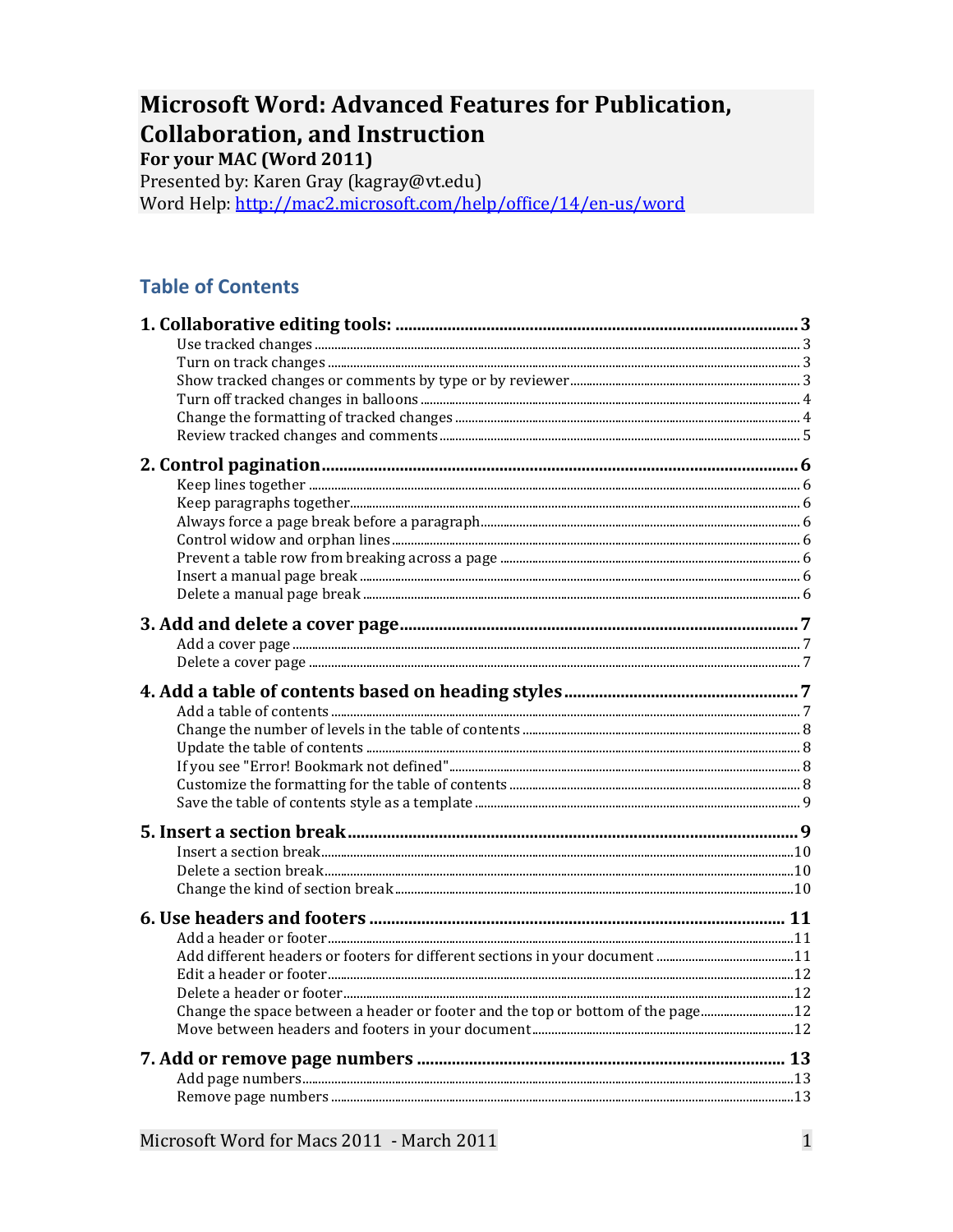| Add page numbers or suppress author, year, or title for a specific citation 19 |  |
|--------------------------------------------------------------------------------|--|
|                                                                                |  |
|                                                                                |  |
|                                                                                |  |
|                                                                                |  |
|                                                                                |  |
|                                                                                |  |
|                                                                                |  |
|                                                                                |  |
|                                                                                |  |
|                                                                                |  |
|                                                                                |  |
|                                                                                |  |
|                                                                                |  |
|                                                                                |  |
|                                                                                |  |
|                                                                                |  |
|                                                                                |  |
|                                                                                |  |
|                                                                                |  |
|                                                                                |  |
|                                                                                |  |
|                                                                                |  |
|                                                                                |  |
|                                                                                |  |
|                                                                                |  |
|                                                                                |  |
|                                                                                |  |
|                                                                                |  |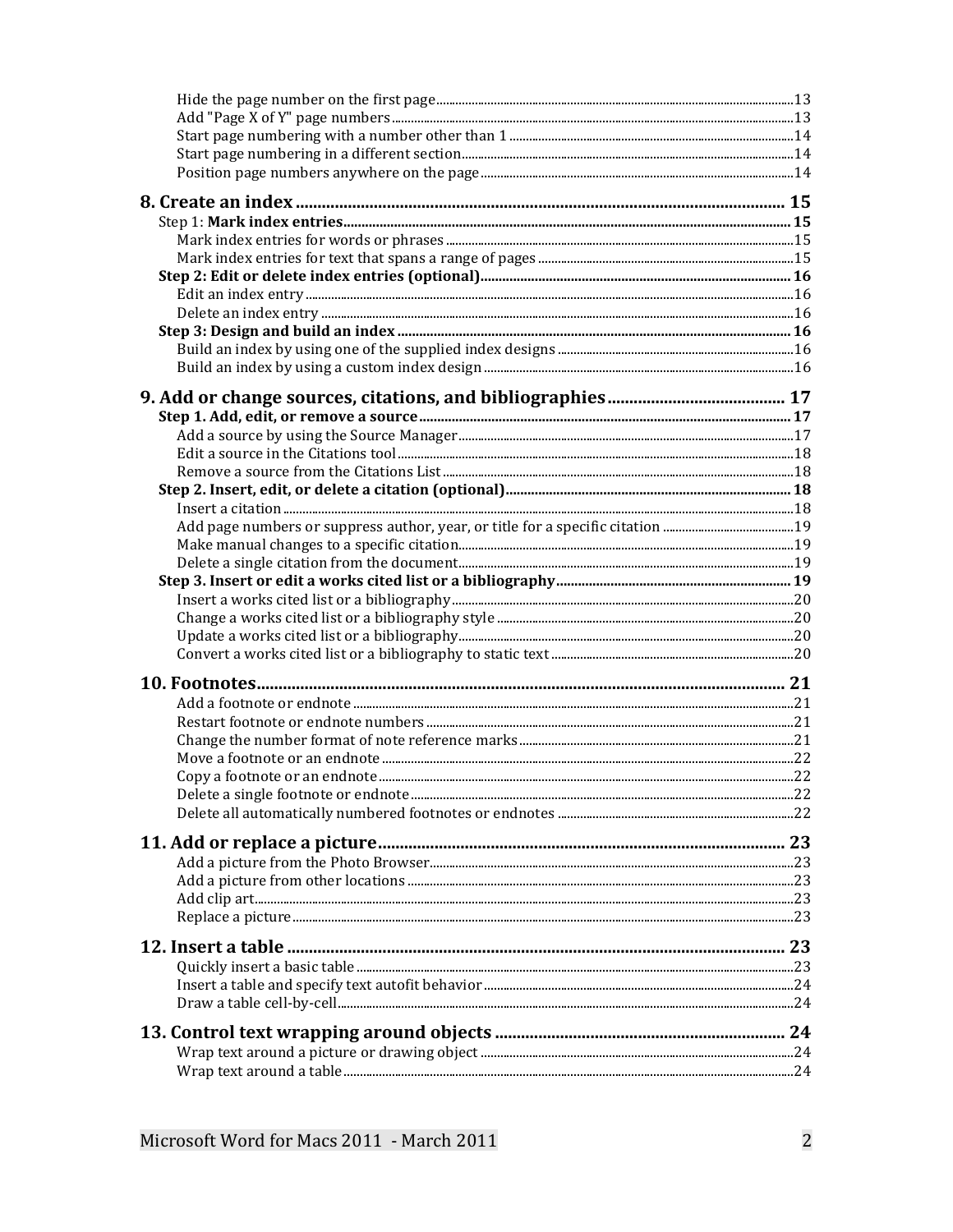# **1. Collaborative editing tools:**

### **Use tracked changes**

With tracked changes, multiple users can collaborate on a document, and each person's changes are tracked and displayed in a different color. However, the changes are not included in the document text until they are reviewed and accepted.

#### **Turn on track changes**

When tracked changes are turned on, Word marks any changes that are made by any authors of the document. This is useful when you are collaborating with other authors because you can see which authors made a particular change.

- 1. Open the document that you want to edit.
- 2. On the Review tab, under Tracking, click the Track Changes switch to turn on track changes.



# Tips

- Each reviewer's changes are displayed in a different color. If there are more than eight reviewers, colors are reused.
- To assign a specific color to your own tracked changes, on the Word menu, click



Preferences, and then under Output and Sharing, click Track Changes . In the Color boxes, select the color that you want.

• The reviewer's name, the date and time that the change was made, and the kind of change that was made (for example, Deleted) also appear in the markup balloonIn print layout view or web layout view, balloons show markup elements, such as comments and tracked changes, in the margins of your document. You can use balloons to accept or reject changes made to a document. for each change. If you're not displaying markup balloons, this information appears when you hover over a change.

#### **Show tracked changes or comments by type or by reviewer**

You can show or hide a document's comments, formatting, insertions, and deletions or view comments for only the reviewers that you select.

• On the Review tab, under Tracking, on the Show Markup pop-up menu, click the option that you want.

|                      | Tracking             |  |
|----------------------|----------------------|--|
|                      | Final Showing Markup |  |
| <b>Track Changes</b> | Show Markup v        |  |

Tip: To display a shaded background behind the area where tracked changes or comments appear in the right margin, on the Show Markup pop-up menu, select Markup Area Highlight. This shaded area also prints with your document to help separate the document text from the tracked changes or comments.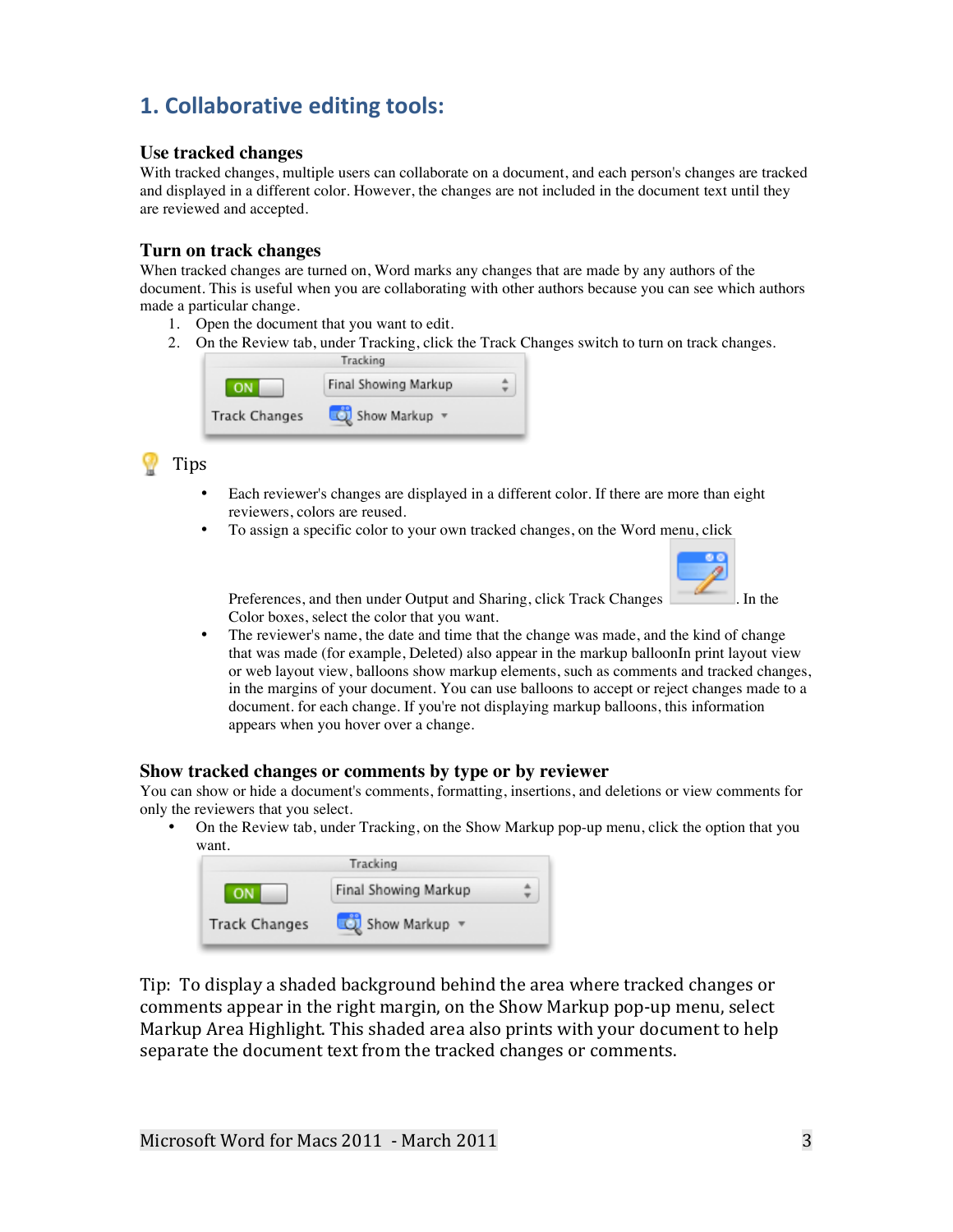#### **Turn off tracked changes in balloons**

By default, insertions, deletions, comments, the reviewer's name, and a time stamp are displayed in balloons that appear in the margins of your document. You can change your settings to display tracked changes in the body of the document.

1. On the Review tab, under Tracking, on the Show Markup pop-up menu, click Preferences.

|                      | Final Showing Markup |  |
|----------------------|----------------------|--|
| <b>Track Changes</b> | Show Markup          |  |

2. Do one of the following:

**To Do this**

Display tracked changes in the body of the document Clear the Use balloons to display changes instead of in balloons check box.

Hide the reviewer's name and the time and date stamp Clear the Include reviewer, time stamp, and in balloons action buttons check box.

Note With balloons turned off, commented text is enclosed in brackets, highlighted by a color, and identified by the reviewer's initials. Comments appear in a small pop-up window when you rest the pointer over commented text, except when your document is in publishing layout view.

#### **Change the formatting of tracked changes**

You can customize how revision marks appear and work in Word.

1. On the Review tab, under Tracking, on the Show Markup pop-up menu, click Preferences.

|                      | Tracking             |  |
|----------------------|----------------------|--|
|                      | Final Showing Markup |  |
| <b>Track Changes</b> | Show Markup v        |  |

2. Select the options that you want. The following table lists some frequently used formatting options.

| Tо                                                                              | Do this                                                                                                                                                        |
|---------------------------------------------------------------------------------|----------------------------------------------------------------------------------------------------------------------------------------------------------------|
| Change the color and other formatting that Word uses to<br>identify changes     | Under Markup, select the<br>formatting options that you<br>want on the pop-up menus.                                                                           |
| Indicate deletions without displaying the text that was deleted or $\lambda$ .  | Under Markup, on the<br>Deletions pop-up menu, click #                                                                                                         |
|                                                                                 | Deleted text will be replaced<br>with the character # or $\wedge$ .                                                                                            |
| Alter the appearance of changed lines.                                          | Under Markup, on the Changed<br>lines and Colors pop-up menus,<br>select the options that you want.                                                            |
| Track text that is moved                                                        | Under Moves, click Track<br>moves, and then on the Moved<br>from, Moved to, and Color pop-<br>up menus, select the options<br>that you want.                   |
| Change the color that Word uses to mark changes that are<br>made to table cells | Under Table cell highlighting,<br>on the Inserted cells, Deleted<br>cells, Merged cells, and Split<br>cells pop-up menus, select the<br>options that you want. |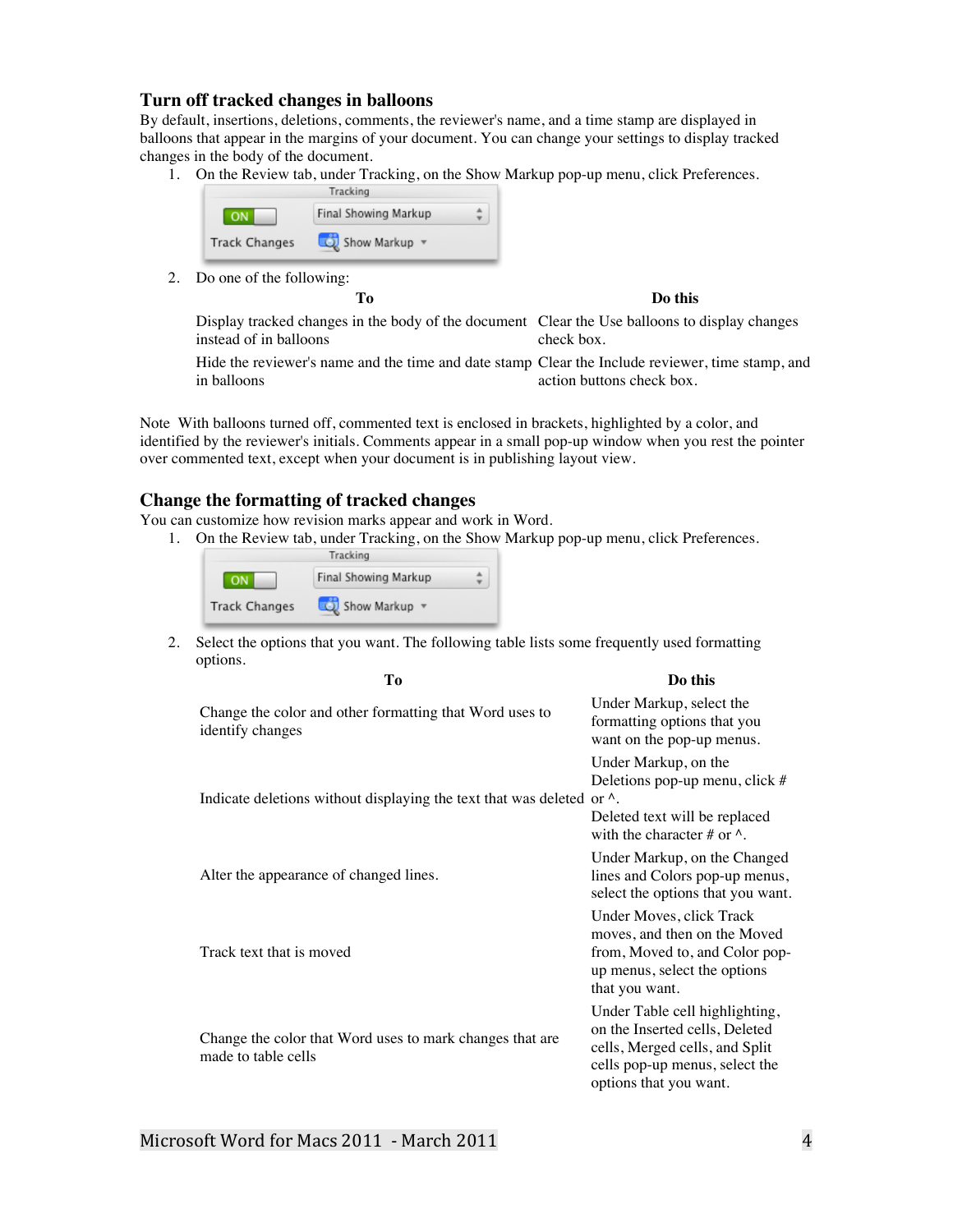### **Review tracked changes and comments**

You can review and accept or reject each tracked change in sequence, accept or reject all changes at one time, delete all comments at one time, or review the items that are created by a specific reviewer.

- 1. If revision marks don't appear in the document, on the Tools menu, point to Track Changes, click Highlight Changes, and then select the Highlight changes on screen check box.
- 2. Do one of the following:

| Tо                                                | On the Review tab, do this                        | Then do this                                                                                                                                                                                                                                  |
|---------------------------------------------------|---------------------------------------------------|-----------------------------------------------------------------------------------------------------------------------------------------------------------------------------------------------------------------------------------------------|
| Review the next<br>change                         | Under Changes, click Next                         | Click Accept or Reject.                                                                                                                                                                                                                       |
| Review the<br>previous change                     | Under Changes, click<br>Previous                  | Click Accept or Reject.                                                                                                                                                                                                                       |
| Accept all changes<br>at one time                 | Under Changes, click the<br>arrow next to Accept  | Click Accept All Changes in<br>Document.                                                                                                                                                                                                      |
| Reject all changes<br>at one time                 | Under Changes, click the<br>arrow next to Reject  | Click Reject All Changes in Document.                                                                                                                                                                                                         |
| Delete all<br>comments at one<br>time             | Under Comments, click the<br>arrow next to Delete | Click Delete All Comments in<br>Document.                                                                                                                                                                                                     |
| Review items<br>created by a<br>specific reviewer | Under Tracking, click Show<br>Markup              | Point to Reviewers, and then clear all<br>check marks except the one next to the<br>name of the reviewer whose changes<br>you want to review.<br>To select or clear the check boxes for<br>all reviewers in the list, click All<br>Reviewers. |

Note: When you rest the pointer on a tracked change, a ScreenTip appears that displays the author's name, the date and time of the change, and the kind of change that was made.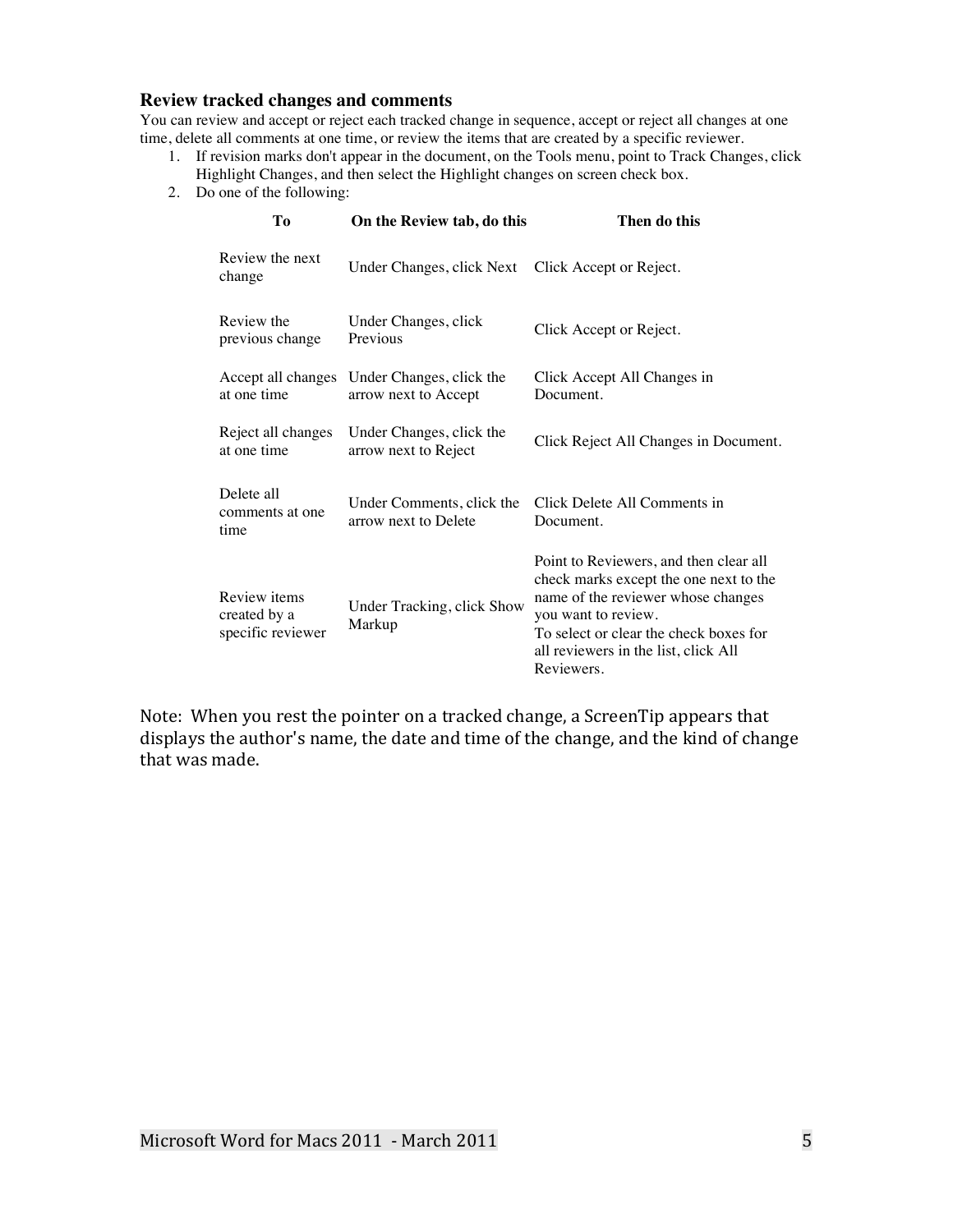# **2. Control pagination**

When you set pagination options, you can control where automatic page breaks are inserted or override automatic page breaks.

**Important**: The following procedures assume that you are in print layout view. If you are not in print layout view, on the View menu, click Print Layout.

Do any of the following:

#### **Keep lines together**

You can keep all lines of a paragraph together on a page or in a column so that the paragraph is not split between two pages.

- 1. Select the lines that you want to keep together.
- 2. On the Format menu, click Paragraph, and then click the Line and Page Breaks tab.
- 3. Select the Keep lines together check box.

#### **Keep paragraphs together**

You can keep paragraphs together, such as a heading and the next paragraph, on a page or in a column.

- 1. Select the paragraphs that you want to keep together on a page.
- 2. On the Format menu, click Paragraph, and then click the Line and Page Breaks tab.
- 3. Select the Keep with next check box.

### **Always force a page break before a paragraph**

If you want a certain paragraph in your document always to appear at the top of a page, set a page break to occur before the paragraph.

- 1. Select the paragraph that you want to follow the page break.
- 2. On the Format menu, click Paragraph, and then click the Line and Page Breaks tab.
- 3. Select the Page break before check box.

#### **Control widow and orphan lines**

By default, Word prevents the last line of a paragraph from appearing at the top or bottom of a page.

- 1. Select the paragraphs in which you want to control widows and orphans.
- 2. On the Format menu, click Paragraph, and then click the Line and Page Breaks tab.
- 3. Select the Widow/Orphan control check box.

#### **Prevent a table row from breaking across a page**

- 1. Click the table.
- 2. On the Table menu, click Table Properties, and then click the Row tab.
- 3. Clear the Allow row to break across pages check box.

### **Insert a manual page break**

Word inserts automatic page breaks based on how your document is set up. However, you can manually insert a page break in a specific location.

- 1. Click where you want to start a new page.
- 2. On the Document Elements tab, under Insert Pages, click Break, and then click Page.



Tip You can also insert a manual page break by pressing SHIFT+ENTER. If the RETURN and ENTER keys on your keyboard are the same key, press SHIFT+FN+ENTER.

#### **Delete a manual page break**

1. Select the page break that you want to delete.

If you don't see the page break, on the Standard toolbar, click  $\Box$ 

2. Press DELETE ⌦.

If your keyboard does not have a DELETE  $\Phi$  key, hold down SHIFT and press the right arrow key  $\longrightarrow$ , and then press DELETE.

Microsoft Word for Macs 2011 - March 2011  $\sim$  000  $\sim$  000  $\sim$  000  $\sim$  000  $\sim$  000  $\sim$  000  $\sim$  000  $\sim$  000  $\sim$  000  $\sim$  000  $\sim$  000  $\sim$  000  $\sim$  000  $\sim$  000  $\sim$  000  $\sim$  000  $\sim$  000  $\sim$  000  $\sim$  000  $\sim$  000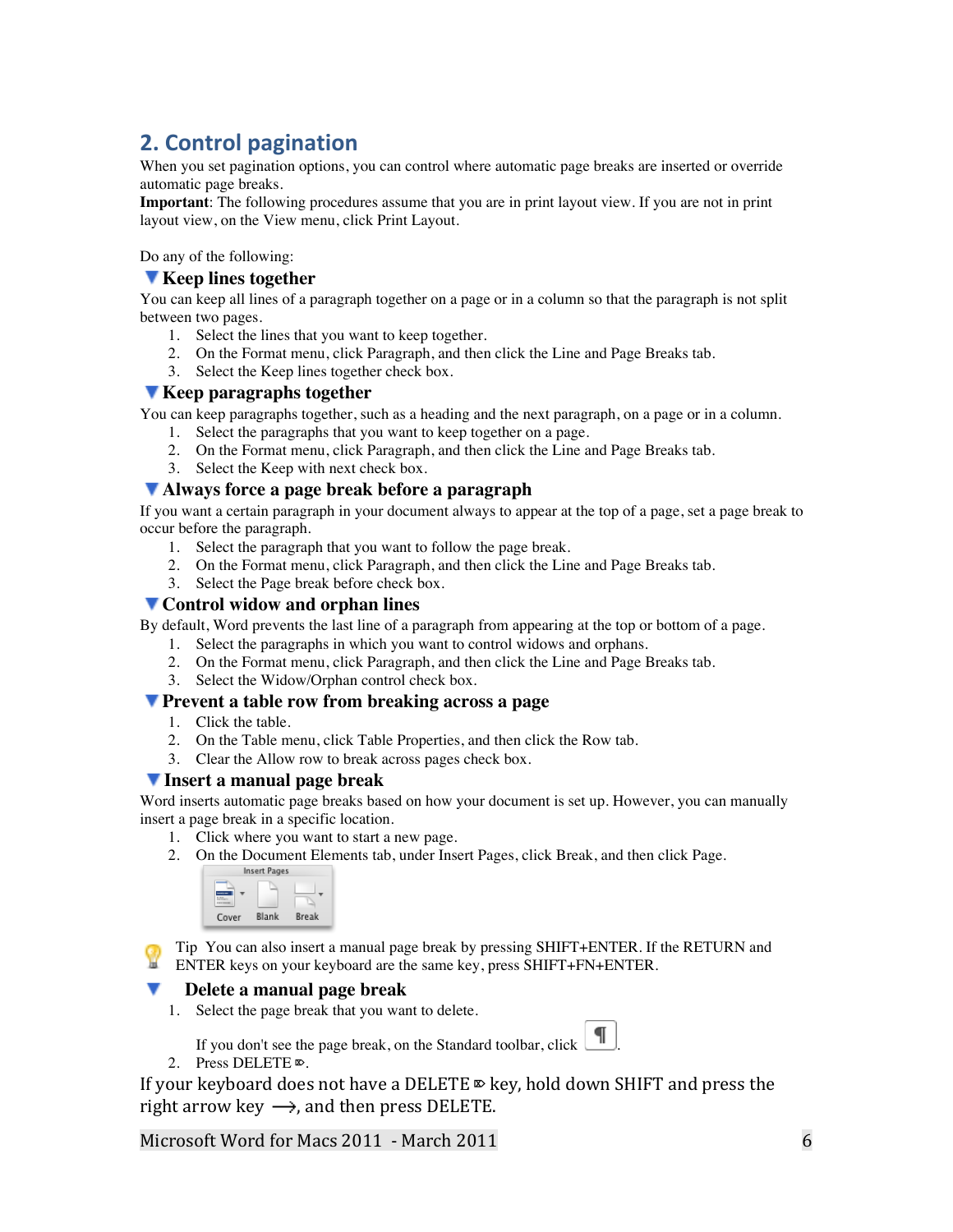# **3. Add and delete a cover page**

### **Add a cover page**

- 1. On the View menu, click Print Layout.
- 2. On the Document Elements tab, under Insert Pages, click Cover, and then click a cover page design.

|       | <b>Insert Pages</b> |       |
|-------|---------------------|-------|
|       |                     |       |
| Cover | Blank               | Break |

Word inserts a new cover page that contains placeholder text at the beginning of your document. Any existing content in your document follows the new cover page.

Caution

If your document contains an existing cover page that was inserted by using the cover page gallery, and you click another cover page in the cover page gallery, Word deletes your original cover page design and replaces it with the new cover page.

3. On the new cover page, click the placeholder text and type your own text, and then make any other changes that you want.

#### **Delete a cover page**

- 1. On the View menu, click Print Layout.
- 2. In the top margin, rest the pointer over the cover page, click  $\Box$ , and then click Remove Cover Page.

# **4. Add a table of contents based on heading styles**

For Word to create a table of contents automatically, you must first apply heading styles to the items that you want to include in the table of contents. Once this step is complete, you insert the table of contents into the document. The style formatting of the headings does not affect the formatting of the table of contents. The styles for each are controlled separately.

**Caution:** If you insert a table of contents from the Document Elements tab into a document that already contains a manually formatted table of contents, Word replaces the entries in the existing table of contents with placeholder text.

#### **Add a table of contents**

1. In your document, apply heading styles (Heading 1, Heading 2, and so on, up to Heading 9) to the text that you want to appear in the table of contents.

If you do not see the heading style that you want, on the Home tab, under Styles, point to a style, and then click  $\qquad \qquad$ 

Tip To prevent the document title from appearing in the table of contents, do not use Heading 1 for the title. Apply the Title style, Book Title style, or another style to the title instead of a heading style.

2. In your document, click where you want to insert the table of contents.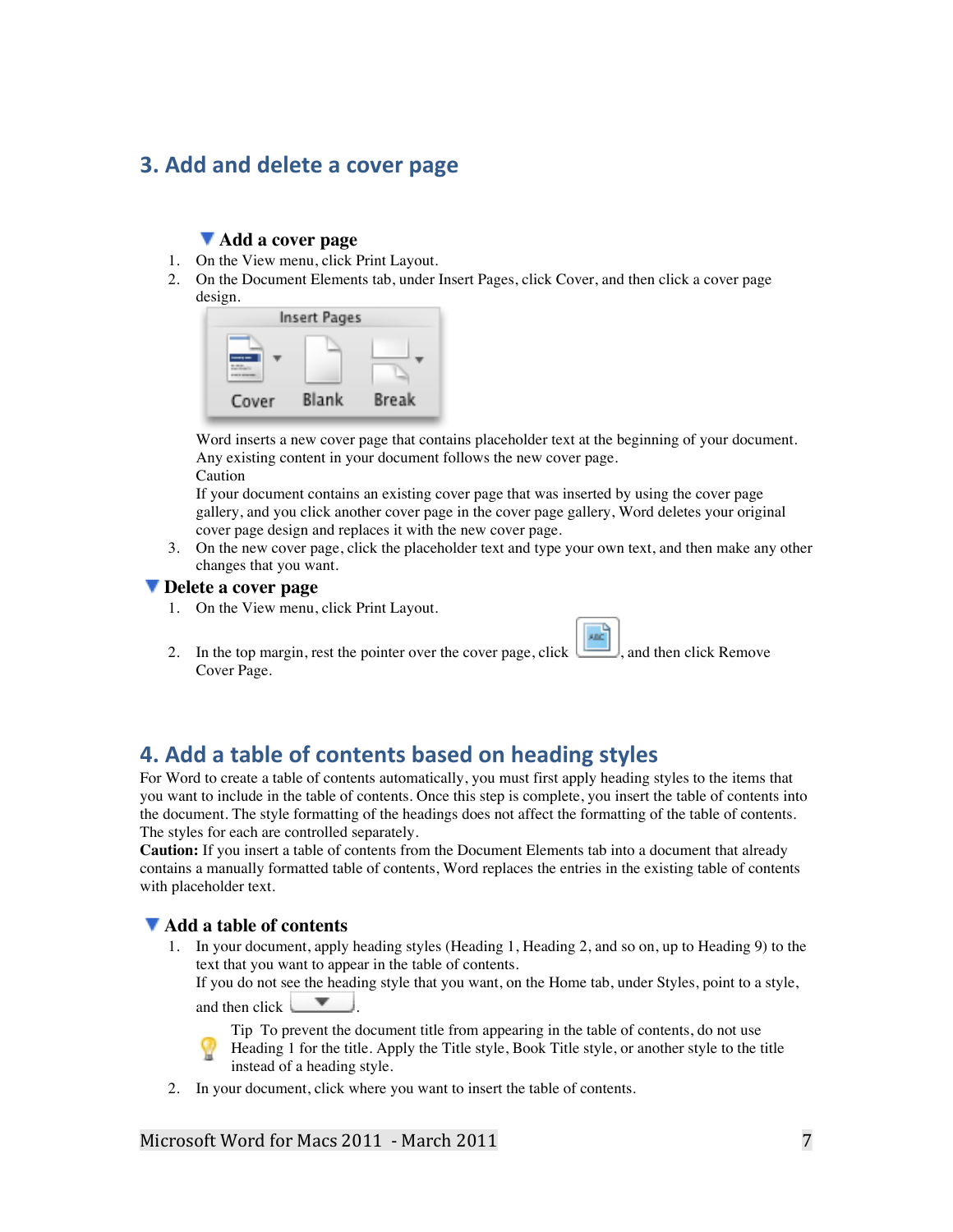Tip If you want to put the table of contents on a separate page or use different page numbers for the table of contents than the rest of the document, put the table of contents in a separate section by adding section breaks before and after the table of contents.

- 3. On the View menu, click Print Layout.
- 4. On the Document Elements tab, under Table of Contents, click the table of contents design that you want.



#### **Change the number of levels in the table of contents**

By default, a table of contents has three heading levels. However, you can increase or decrease the number of levels that show in the table of contents.

1. On the Document Elements tab, under Table of Contents, click Options.



2. On the Table of Contents tab, in the Show levels box, enter the number of levels that you want to show (up to 9), and then click OK.

If you are prompted to replace the selected table of contents, click Yes.

#### **Update the table of contents**

You can update the table of contents if you make changes to your document. You can update either the whole table of contents or page numbers only.

- 1. Hold down CONTROL, click the table of contents, and then click Update Field.
- 2. Click the option that you want.

### **If you see "Error! Bookmark not defined"**

If you see "Error! Bookmark not defined" instead of page numbers in your table of contents, it indicates that the document changed after the table of contents was updated or that the field code is corrupt. The table of contents is out of sync with the document and must be updated.

#### **Customize the formatting for the table of contents**

You can change the style for each level of the table of contents to suit your needs. For example, if your style sheet requires different formatting for the table of contents than what is provided in built-in templates, you can change font style, indentation, tab leader dots, and other attributes.

1. On the Document Elements tab, under Table of Contents, click Options.



Tip: To change tab leader dots, on the Tab leader pop-up menu, click the style that you want.

- 2. On the Table of Contents tab, click Modify.
- 3. In the Styles box, click the table of contents level that you want to change (for example, TOC 1 for level 1).
- 4. Click Modify, and then make the changes that you want to font, font size, font color, and so on. To change indents, paragraph spacing, and other attributes, on the Format pop-up menu, click the kind of change that you want, use the pop-up menus to select your options, and then click OK.

Tip: To change capitalization, on the Format pop-up menu, click Font, and then clear the

Microsoft Word for Macs 2011 - March 2011 8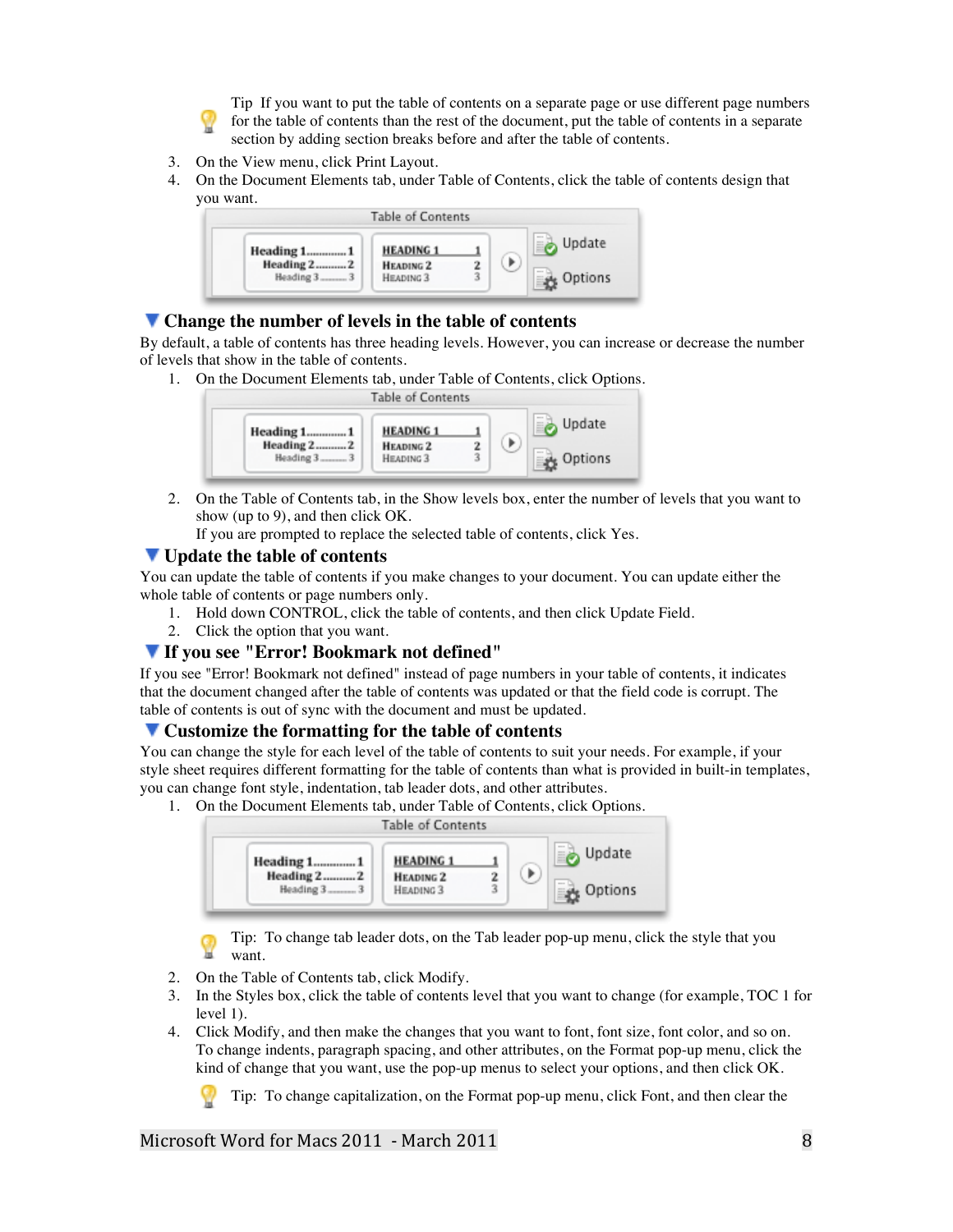Small caps or All caps check box.

- 5. Repeat steps 3 and 4 for each level of the table of contents, and then click Apply.
- 6. When the Preview box correctly shows the styles that you want, click OK.

#### **Save the table of contents style as a template**

You can reuse the table of contents formatting in future documents by saving it as a template in the My Templates folder. You can then open the template from the Document Gallery and insert the table of contents by using the Insert menu.

- 1. In the document that you want to base the template on, make any changes to the styles that you want to save.
- 2. Delete all text and graphics that you do not want to appear in new documents.
- 3. On the File menu, click Save As.
- 4. On the Format pop-up menu, click Word Template (.dotx).
- 5. In the Save As box, type the name that you want to use for the new template, and then click Save. Unless you select a different location, Word saves the template file in the following folder: /Users/username/Library/Application Support/Microsoft/Office/User Templates/My Templates/.

#### Notes:

- To create a new document based on the template, on the File menu, click New from Template. Under Templates, click My Templates, and then double-click the template that you want.
- To insert a table of contents based on your template, on the Insert menu, click Index and Tables, and then in the Formats box, click From template.

# **5.** Insert a section break

Sections let you set specific page layout and formatting options (such as line numbering, columns, or headers and footers) for different parts of a document. By using sections, for example, you can format the introduction of a report as a single column, and then format the body of the report as two columns. Word treats a document as a single section until you insert a section break.

Section formatted as a single column

Section break that controls the layout and formatting of the preceding section identified by 1

Section formatted as two columns

 Section break that controls the layout and formatting of the preceding section identified by 3 Each section break controls the layout and formatting of the section previous to the break. For example, if you delete a section break, the text previous to the break acquires all the formatting of the section that follows the break. For example, in the illustration that was mentioned earlier, if you delete the first section break (2), the first section is formatted as two columns. The last paragraph (¶) in the document controls the section layout and formatting of the last section in the document. If the document does not contain sections, the last paragraph mark controls the layout and formatting of the entire document.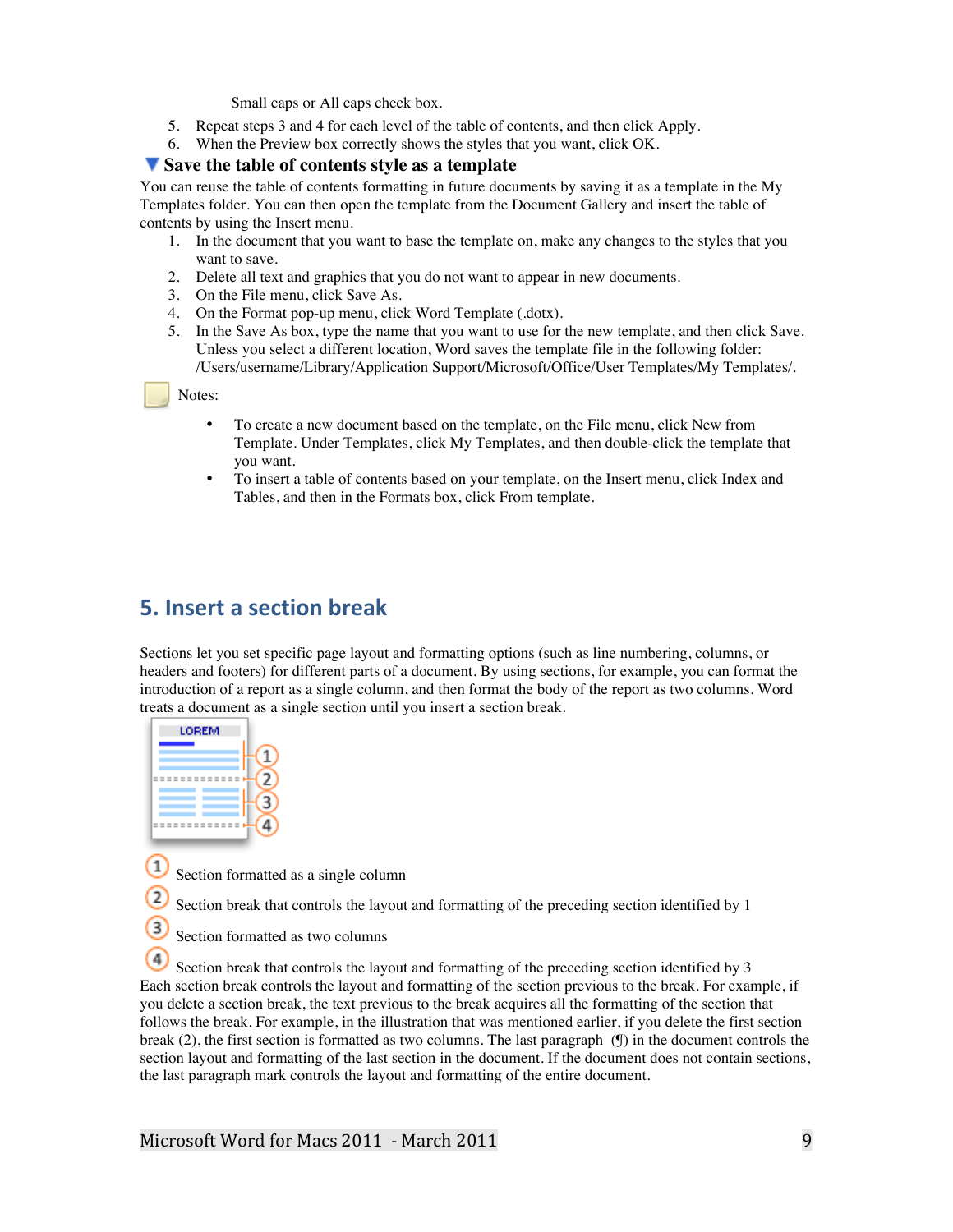**Important:** The following procedures assume that you are in print layout view. If you are not in print layout view, on the View menu, click Print Layout.

#### **Insert a section break**

- 1. In the document, click where you want to insert a section break.
- 2. On the Layout tab, under Page Setup, click Break, and then click the kind of section break that you want.



The following table shows examples of the types of section breaks that you can insert. In each illustration, the double-dotted line represents a section break.



2. Press DELETE ⌦.

If your keyboard does not have a DELETE  $\mathbb{D}$  key, hold down SHIFT and press the right arrow  $key \rightarrow$ , and then press DELETE.

Note: When you delete a section break, you also delete the section formatting for the text in the section before the break. That text becomes part of the following section, and takes on all section formatting, including margins.

#### **Change the kind of section break**

- 1. Click in the section that you want to change.
- 2. On the Format menu, click Document, and then click the Layout tab.
- 3. On the Section start pop-up menu, click the kind of section break that you want.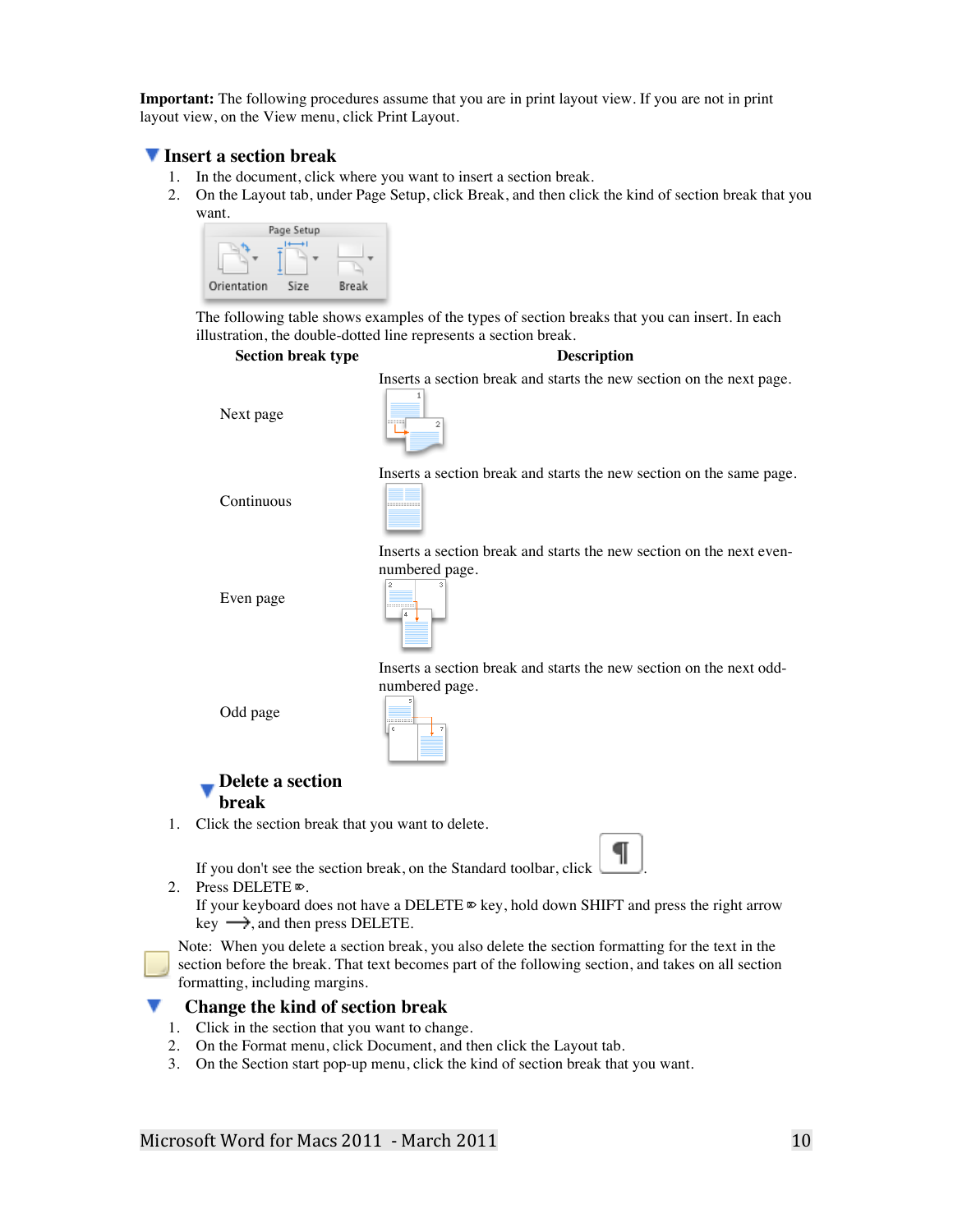# **6. Use headers and footers**

Headers and footers are areas in the top and bottom margins of each page in a document. You can add, edit, or delete headers and footers when your document is in print layout view or publishing layout view. You can add page numbers, the time and date, a company logo, the document title or file name, or the author's name to a header or footer.

Do any of the following:

#### **Add a header or footer**

- 1. On the View menu, click Print Layout.
- 2. On the Document Elements tab, under Header and Footer, click Header or Footer, and then select a header or footer style from the gallery.



- 3. In the document, click within the header or footer, and then type any text or add any graphics.
- 4. Click the Header and Footer tab, and then under Insert, under Options, or under Position, select the options that you want.
- 5. To return to your document, click .
	-

Tips

- To prevent headers and footers from appearing on the first page of your document, on the Header and Footer tab, under Options, click Different First Page, and then leave the headers and footers blank.
- To create different headers and footers for odd and even pages in your document, on the Header and Footer tab, under Options, click Different Odd & Even Pages.
- To insert other common header or footer items, such as the document file name or the author name, on the Insert menu, point to AutoText, and then click the item that you want to add.
- To insert pictures in the document headers and footers, in the header or footer, click where you want to insert the picture. On the Insert menu, click Picture, and then select the appropriate picture type. To resize the picture, click the picture, and then drag the sizing handles.

#### **Add different headers or footers for different sections in your document**

You can add different headers or footers to each section of your document. This is frequently useful when you work with long documents that contain many chapters.

- 1. At the end of the chapter or section, click where you want to insert the section break.
- 2. On the Document Elements tab, under Insert Pages, click Break, and then insert the kind of section break that you want.

|       | <b>Insert Pages</b> |       |
|-------|---------------------|-------|
|       |                     |       |
| Cover | Blank               | Break |

3. On the Document Elements tab, under Header and Footer, click Header or Footer, and then insert the kind of header or footer that you want.<br>Header and Footer



4. Click the Header and Footer tab, and then under Options, clear the Link to Previous check box and edit the headers and footers in the new section of your document.

5.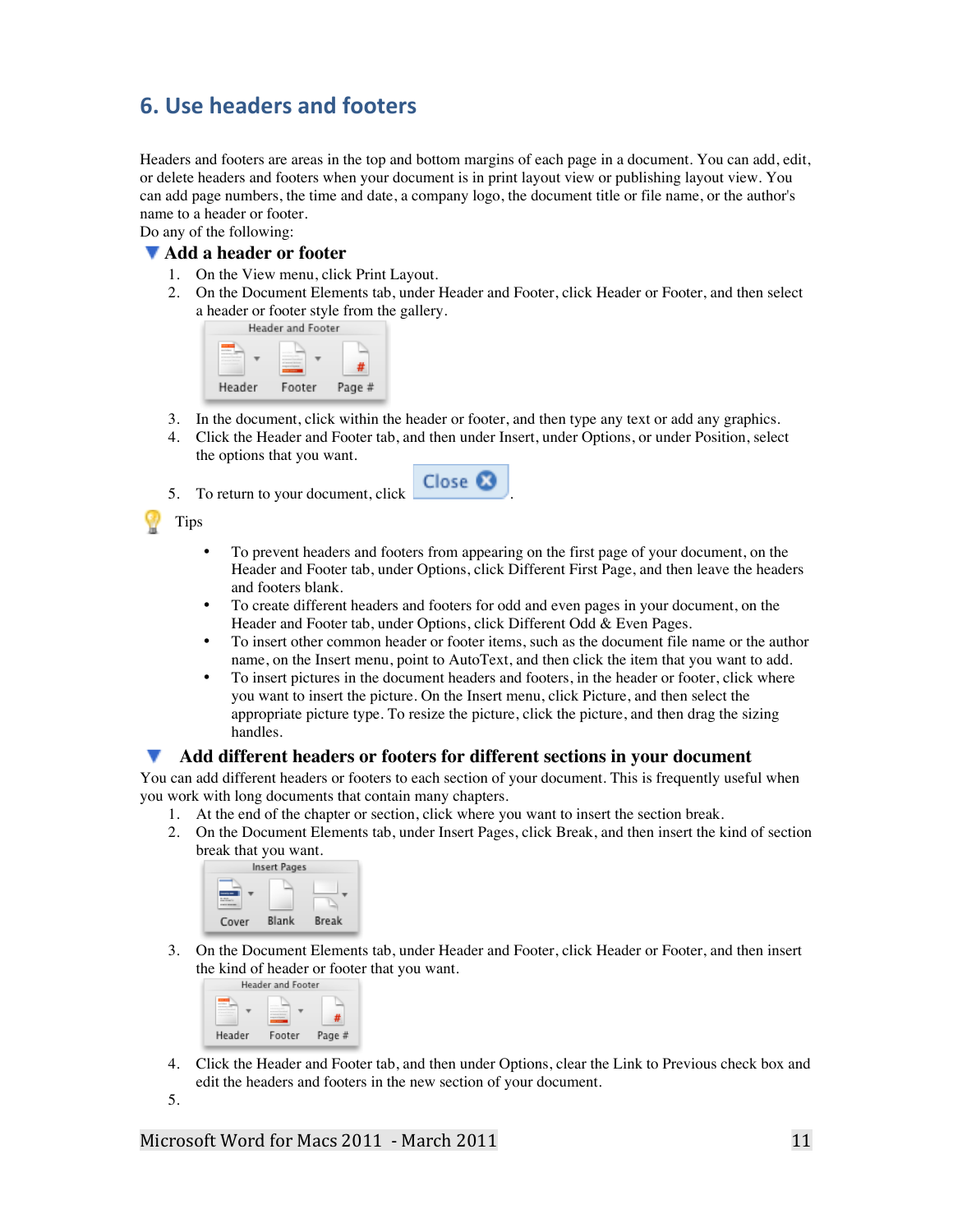### **Edit a header or footer**

- 1. On the View menu, click Print Layout.
- 2. In the document, double-click the header or footer, and then make your changes.



Tip You can use the Header and Footer tab to add page numbers, dates, and formatting.



Note When you change a header or footer, Word automatically changes the same header or footer throughout the whole document. To create a different header or footer for part of a document, divide the document into sections by inserting a section break.

#### **Delete a header or footer**

- 1. On the View menu, click Print Layout.
- 2. In the document, double-click the header or footer that you want to remove.
- 3. On the Edit menu, click Select All.
- 4. Press DELETE.



#### **Change the space between a header or footer and the top or bottom of the page**

- 1. On the View menu, click Print Layout.
- 2. In the document, double-click the header or footer.
- 3. Do any of the following:

and the top of the page

**To Do this**

Change the space between a header Click the Header and Footer tab, and then under Position, change the setting for Header from Top.

Change the space between a footer and the bottom of the page

Click the Header and Footer tab, and then under Position, change the setting for Footer from Bottom.

4. When you are finished, return to the header or footer and then click **Close &** 

**Notes** 

- When you change a header or footer, Word automatically changes the same header or footer throughout the whole document. To create a different header or footer for part of a document, divide the document into sections by inserting a section break.
- Word determines the spacing based on the default unit of measurement, for example, inches. To change the unit of measurement, on the Word menu, click Preferences, click General, and then on the Measurement units pop-up menu, choose a unit of measure.

#### **Move between headers and footers in your document**

You can scroll between the header and footer in your document, or you can use the tools on the Header and Footer tab to move between headers and footers in different sections of your document.

- 1. On the View menu, click Print Layout.
- 2. In the document, double-click the header or footer.
- 3. Click the Header and Footer tab, and then under Navigation, select one of the options.
- 4. When you are finished, return to the header or footer and then click **Close**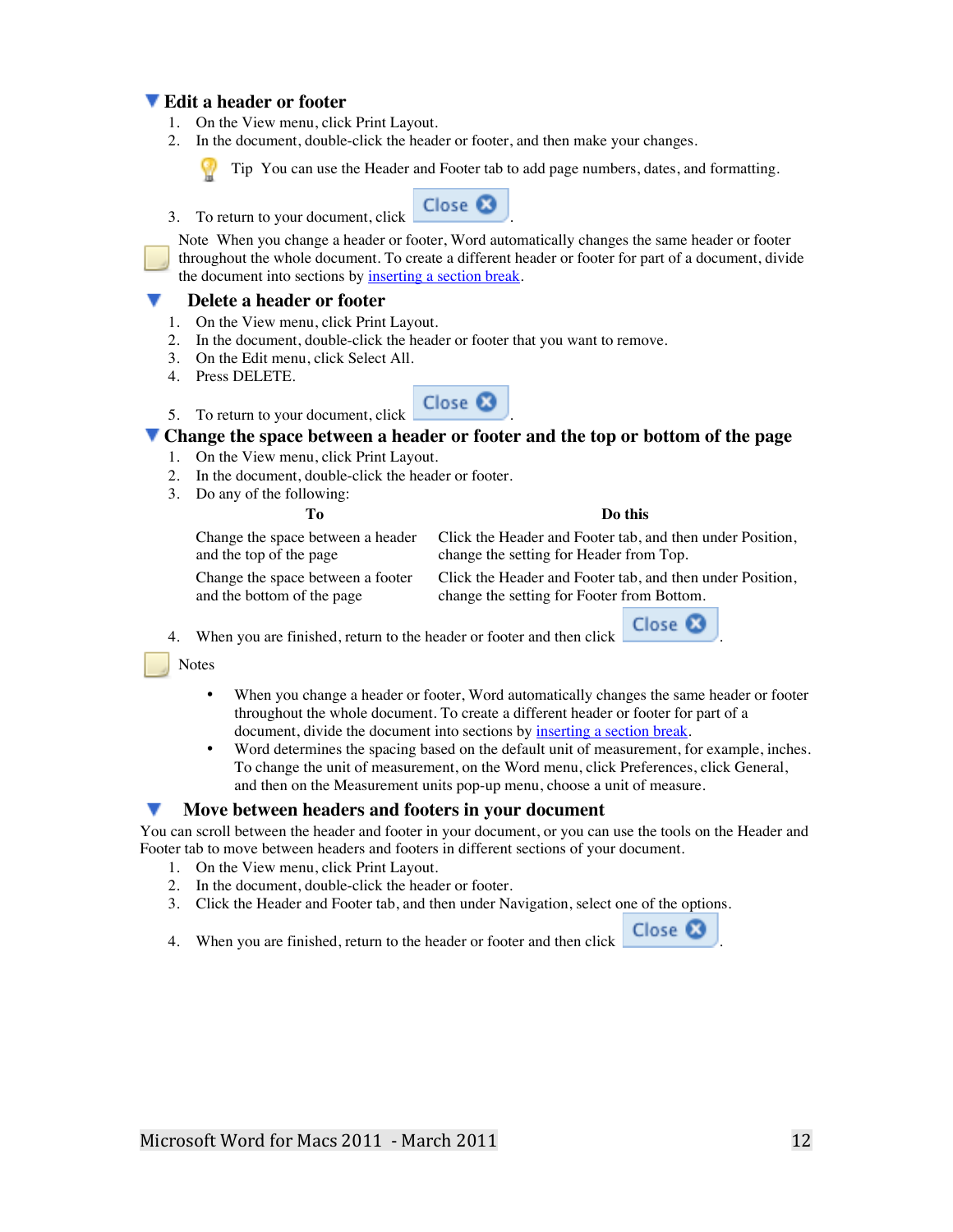# **7. Add or remove page numbers**

Page numbers appear in the header or footer at the top or bottom of the page.

### **Add page numbers**

- 1. On the View menu, click Print Layout.
- 2. On the Document Elements tab, under Header and Footer, click Page #.

|        | <b>Header and Footer</b> |        |  |
|--------|--------------------------|--------|--|
|        |                          |        |  |
| Header | Footer                   | Page # |  |

3. Select the options that you want.

#### **Remove page numbers**

- 1. On the View menu, click Print Layout.
- 2. On the View menu, click Header and Footer.
- 3. Select the page number, and then click the frame around the page number, so that the resize handles appear.
- 4. Press DELETE.

Note To remove page numbers from part of a document, divide the document into sections. For more information, see Insert, delete, or change a section break.

#### v **Hide the page number on the first page**

Sometimes you want to suppress the page number on the first page. For example, a title page or a cover page usually has no page number.

1. On the Document Elements tab, under Header and Footer, click Page #.



2. Clear the Show number on first page check box.

Note If your document is divided into sections, select the sections in which you want to hide the page number on the first page of the section.

#### **Add "Page X of Y" page numbers**

You can add running-total page numbers, for example, "Page 7 of 9," which automatically update if you add or remove pages.

- 1. On the View menu, click Print Layout.
- 2. On the View menu, click Header and Footer.
- 3. Click the Header area at the top of the page, or the Footer area at the bottom of the page.
- 4. On the Insert menu, point to AutoText, and then click Page X of Y.
- 5. To return to the body of the document, click  $\Box$  Close  $\Box$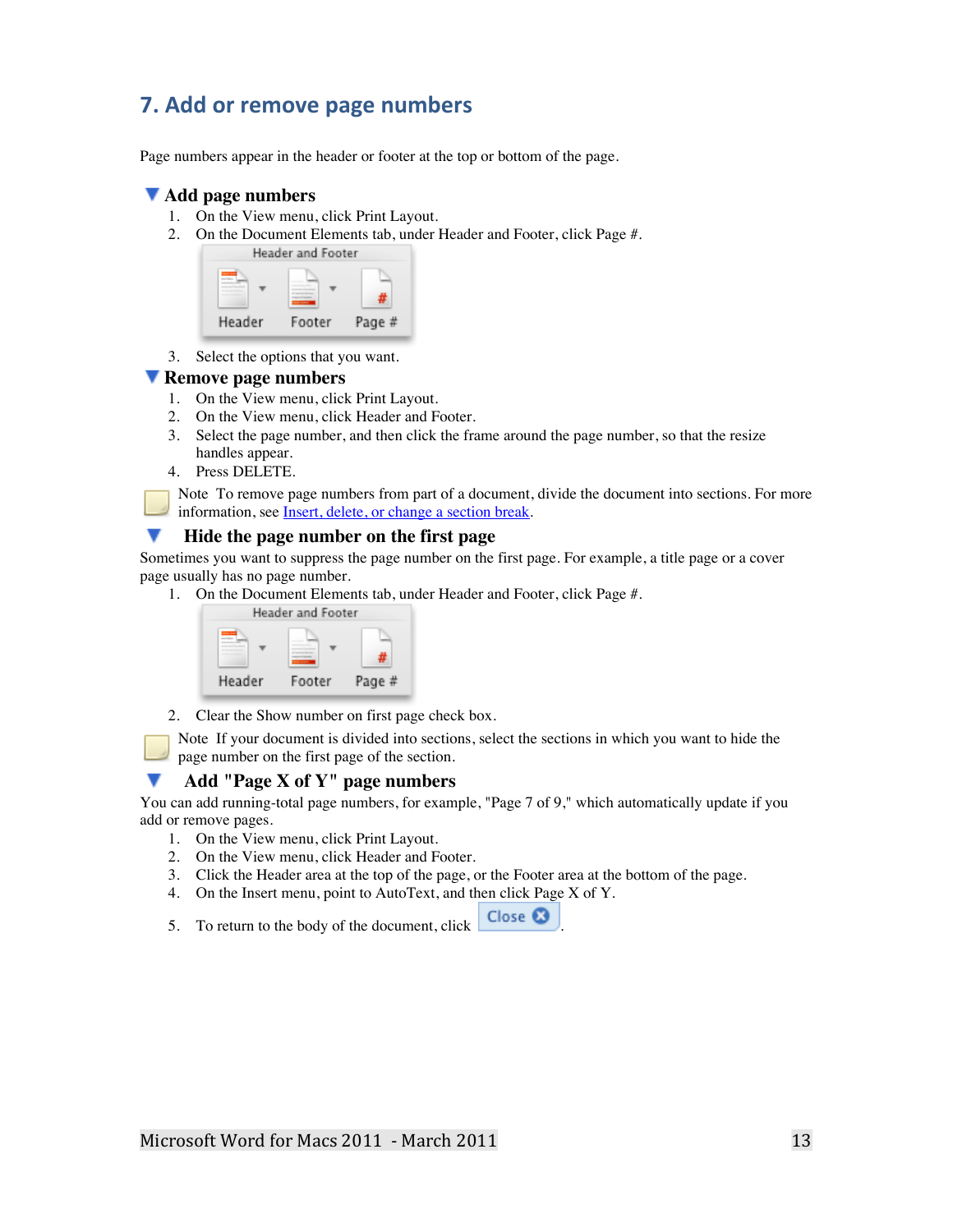## **Start page numbering with a number other than 1**

You can start page numbering with any number. Assume, for example, that you want to split a large document into two documents. You can number pages without a break in numbering by numbering the pages in the first document 1 - 20, and the pages in the second document 21 - 40.

- 1. On the View menu, click Print Layout.
- 2. On the Document Elements tab, under Header and Footer, click Page #.<br>Header and Footer



- 3. Click Format.
- 4. In the Start at box, enter a number, and then click OK.

Notes

- If your document is divided into sections, click in the section where you want to change the starting page number.
- You can number each section in a document independently.

#### **Start page numbering in a different section**

You can start page numbering in any section of a document. For example, if your document contains a section for the front matter — such as a title page, a table of contents, and an introduction — you might want to omit page numbers, or use Roman numerals for the front matter and begin page numbering with Arabic numerals on the first page of the main section of your document.

- 1. On the View menu, click Draft.
- 2. Click in the section where you want to start page numbering. If your document does not contain any section breaks, insert a section break where you want to start page numbering. On the Insert menu, point to Break, and then select the appropriate kind of section break.
- 3. On the View menu, click Header and Footer.
- 4. Click the Header area at the top of the page, or the Footer area at the bottom of the page.
- 5. On the Document Elements tab, under Header and Footer, click Page #.<br>Header and Footer



- 6. Click Format.
- 7. In the Start at box, enter 1, and then click OK.

Tips

- You can number each section in a document independently.
- To suppress printing of the page number on the first page of a section, clear the Show number on first page check box in the Page Numbers dialog box.

#### **Position page numbers anywhere on the page**

Word inserts page numbers in frames, which you can position anywhere on the page.

- 1. On the View menu, click Print Layout.
- 2. On the Insert menu, click Page Numbers, and then click OK.
- 3. On the View menu, click Header and Footer.
- 4. Click the page number to display the frame around the page number, and then drag the frame that contains the page number to a new location.
- 5. To return to your document, click  $\overline{\text{Close } } \text{C}$

Tip If you move the page numbers outside the header area or footer area, the page numbers are still part of the header or footer, even though they seem to be on a different part of the page. To edit or format the page numbers, on the View menu, click Header and Footer.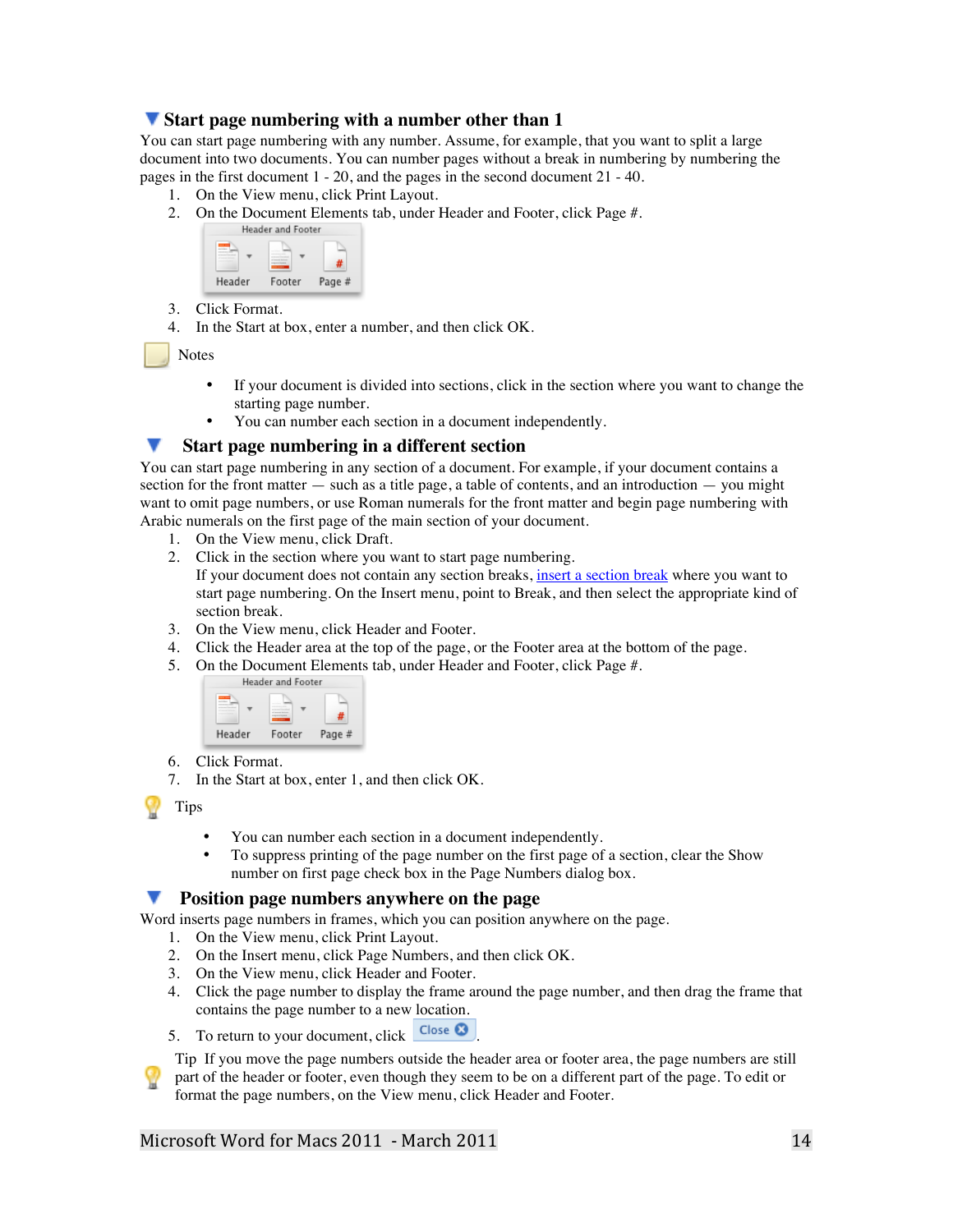# **8. Create an index**

Word automates most of the work involved in creating an index and enables you to easily make updates or apply formatting changes. To create an index, you must first mark your index by providing the name of the main entry and the cross-reference in your document. After your index entries are marked, you can create an index.

# Step 1: **Mark index entries**

You can create an index entry for a specific word, phrase, or symbol, or for a topic that spans a range of pages.

#### **Mark index entries for words or phrases**

- 1. Select the text that you want to use as an index entry.
- 2. On the Insert menu, click Index and Tables.
- 3. On the Index tab, click Mark Entry.

Tip: To go directly to the Mark Index Entry dialog box, press  $\frac{\text{R}}{\text{R}}$ +OPTION+SHIFT+X.

4. Type or edit the text in the Main entry box.

Tips:

- o To create a subentry, specify the main index entry, and then type the subentry in the Subentry box.
- o To create a third-level entry, type the subentry text followed by a colon (:) and the text of the third-level entry.
- 5. Do one of the following:

## **To mark Click**

| The index entry                                                                          | Mark |
|------------------------------------------------------------------------------------------|------|
| The first occurrence of this text in each paragraph in the document that exactly matches | Mark |
| the uppercase and lowercase letters in the entry                                         | All  |

Tip: To mark index entries for symbols such as  $\mathcal{Q}$ , in the Main entry box, immediately following the symbol, type ;# (semicolon followed by the number sign), and then click Mark. When you build the index, Word puts the symbols at the beginning of the index.

7. To mark additional index entries, select the text or click immediately after it, click in the Mark Index Entry dialog box, and then repeat steps 4 and 5.

Note Word inserts each marked index entry as an XE (Index Entry) field in hidden text format. If

you do not see the XE field, click Show/Hide  $\Box$  on the Standard toolbar.

#### **Mark index entries for text that spans a range of pages**

- 1. Select the range of text that you want the index entry to refer to.
- 2. On the Insert menu, click Bookmark.
- 3. In the Bookmark name box, type a name, and then click Add.

Note Do not include spaces in the bookmark name.

- 4. In the document, click at the beginning of the range of text that you selected.
- 5. On the Insert menu, click Index and Tables.
- 6. On the Index tab, click Mark Entry.
- 7. In the Main entry box, type the index entry for the marked text.
- 8. Under Options, click Page range.
- 9. In the Bookmark box, type or select the bookmark name that you typed in step 3.
- 10. Click Mark
- 11. Click Close.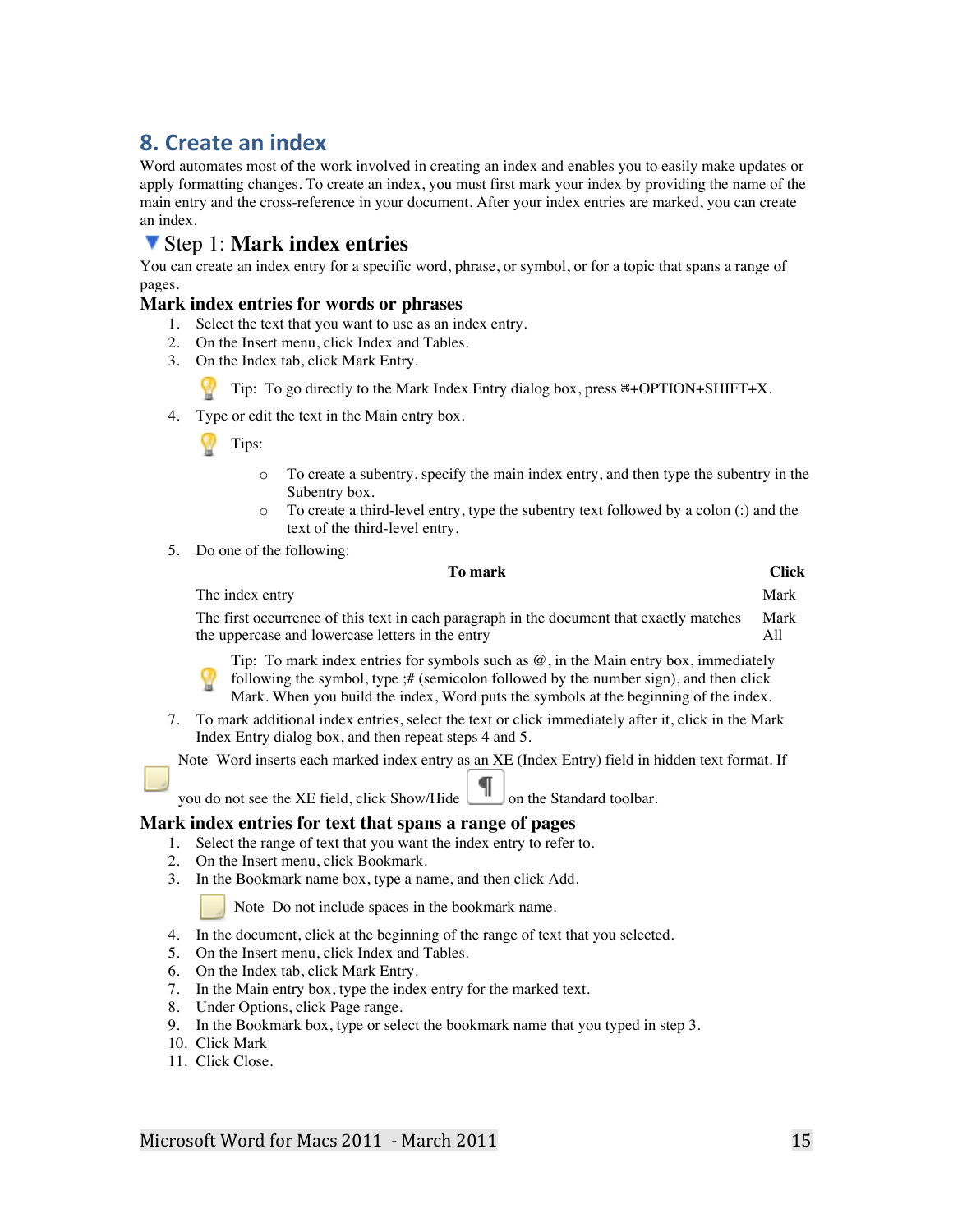Note: Word inserts each marked index entry as an XE (Index Entry) fieldA set of codes that instruct Word to automatically insert text, graphics, page numbers, and other information into a document. For example, the DATE field inserts the current date, and the TIME field inserts the current time. You can also use fields to insert variable data into data-merge documents, such as form letters. in

hidden text format. If you do not see the XE field, click Show/Hide  $\Box$  on the Standard toolbar.

# **Step 2: Edit or delete index entries (optional)**

If you change the index entries in the finished index, Word deletes your changes the next time that you rebuild the index. To permanently keep your formatting changes, format the index entry fields in the document.

# **Edit an index entry**

• Edit the text inside the quotation marks.



If you do not see the XE (Index Entry) fields, click Show/Hide  $\Box$  on the Standard toolbar. **Delete an index entry**

Select the whole index entry field, including the braces  $\{\}$ , and then press DELETE.



If you do not see the XE (Index Entry) fields, click Show/Hide  $\Box$  on the Standard toolbar.

# **Step 3: Design and build an index**

After you create the index entries, you can build the index in your document. An index typically appears at or near the end of a document. However, you can insert the index anywhere in the document. Caution

To make sure that the document is paginated correctly, hide field codes and hidden text before you build

your index. If the XE (Index Entry) fields are visible, on the Standard toolbar, click Show/Hide  $\Box$  to hide them.

# **Build an index by using one of the supplied index designs**

- 1. Click in your document where you want to insert the finished index.
- 2. On the Insert menu, click Index and Tables, and then click the Index tab.
- 3. In the Formats box, click a design.

Cross reference

4. Select any other index options that you want.

### **Build an index by using a custom index design**

- 1. Click in your document where you want to insert the finished index.
- 2. On the Insert menu, click Index and Tables, and then click the Index tab.
- 3. In the Formats box, click From template, and then click Modify.
- 4. Click a style in the Styles box, click Modify, and then apply any formatting that you want.
- 5. Select any other index options that you want.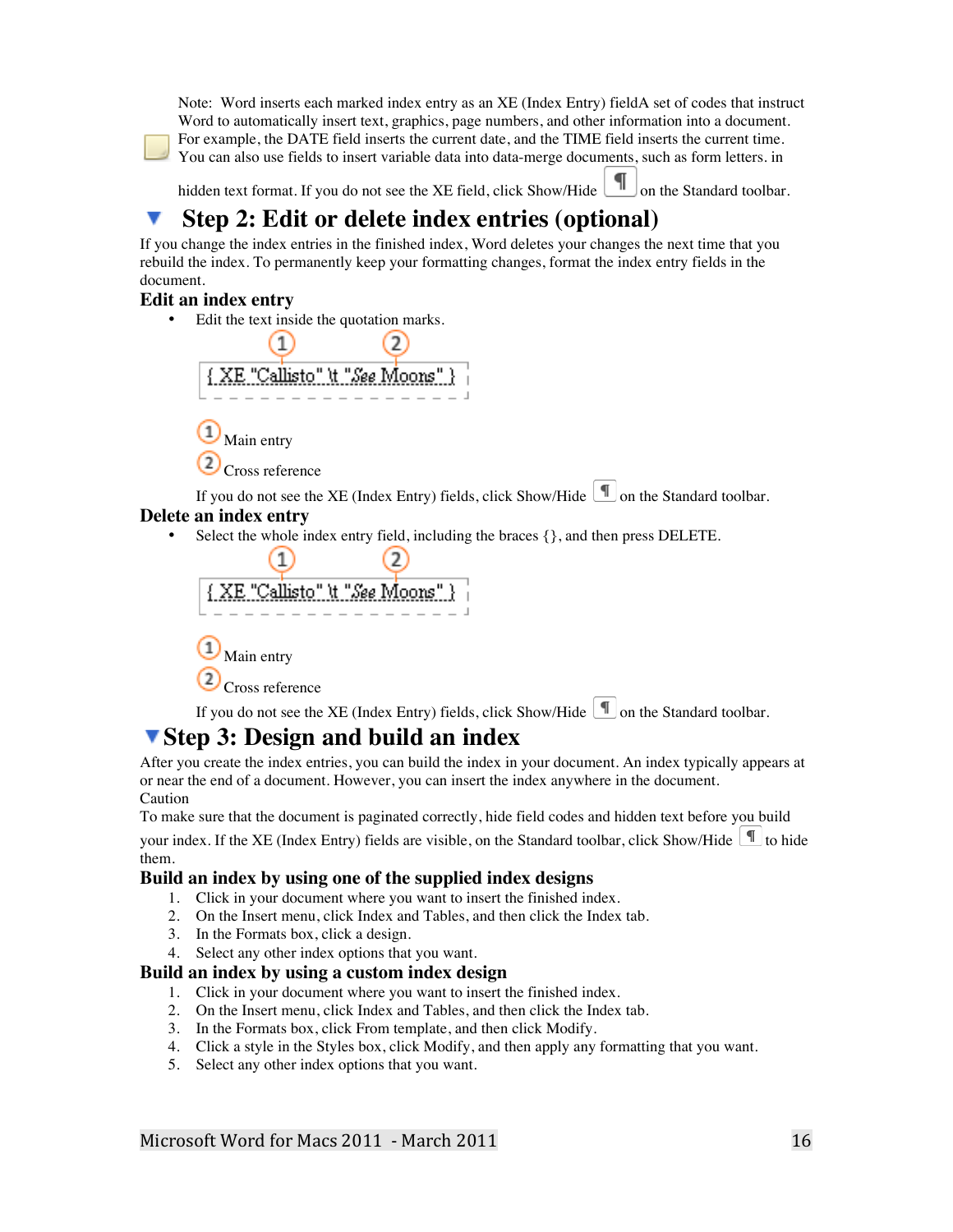# **9. Add or change sources, citations, and bibliographies**

Before you can add a citation, a works cited list, or a bibliography, you must add a source to your document. A works cited list is a list of sources, usually placed at the end of a document, that you referred to (or "cited") in the document. A works cited list is different from a bibliography, which is a list of sources that you consulted when you created the document. After you add sources, you can automatically generate a works cited list or a bibliography based on that source information. Each time that you create a new source, the source information is saved on your computer. You can use the Source Manager to find and reuse any source that you have created, even sources in other documents.

Citations are parenthetical references that are placed inline with the text. Citations are different from footnotes and endnotes, which are placed at the bottom of the page or end of the document. The source information stored in the Citations tool or Source Manager can be used to create citations, a works cited list, or a bibliography. However, you cannot use the information in the Citations tool or the Source Manager to create footnotes or endnotes.

# **Step 1. Add, edit, or remove a source**

To add a citation, a works cited list, or a bibliography to your document, you first add a list of the sources that you used.

#### **Add a source by using the Source Manager**

The Source Manager lists every source ever entered on your computer so that you can reuse them in any other document. This is useful, for example, if you write research papers that use many of the same sources. If you open a document that includes citations, the sources for those citations appear under Current list. All the sources that you have cited, either in previous documents or in the current document, appear under Master list.

1. On the Document Elements tab, under References, click Manage.

|        | References   |  |
|--------|--------------|--|
| APA    |              |  |
| Manage | Bibliography |  |

- 2. At the bottom of the Citations tool, click  $\begin{bmatrix} 1 & 1 \\ 1 & 1 \end{bmatrix}$  and then click Citation Source Manager.
- 3. Click New.
- 4. On the Type of Source pop-up menu, select a source type.
- 5. Complete as many of the fields as you want. The required fields are marked with an asterisk (\*). These fields provide the minimum information that you must have for a citation.

Note You can insert citations even when you do not have all the publishing details. If publishing details are omitted, citations are inserted as numbered placeholders. Then you can edit the sources later. You must enter all the required information for a source before you can create a bibliography.

- 6. When you are finished, click OK. The source information that you entered appears in the Current list and Master list of the Source Manager.
- 7. To add additional sources, repeat steps 3 through 6.
- 8. Click Close. The source information that you entered appears in the Citations List in the Citations tool.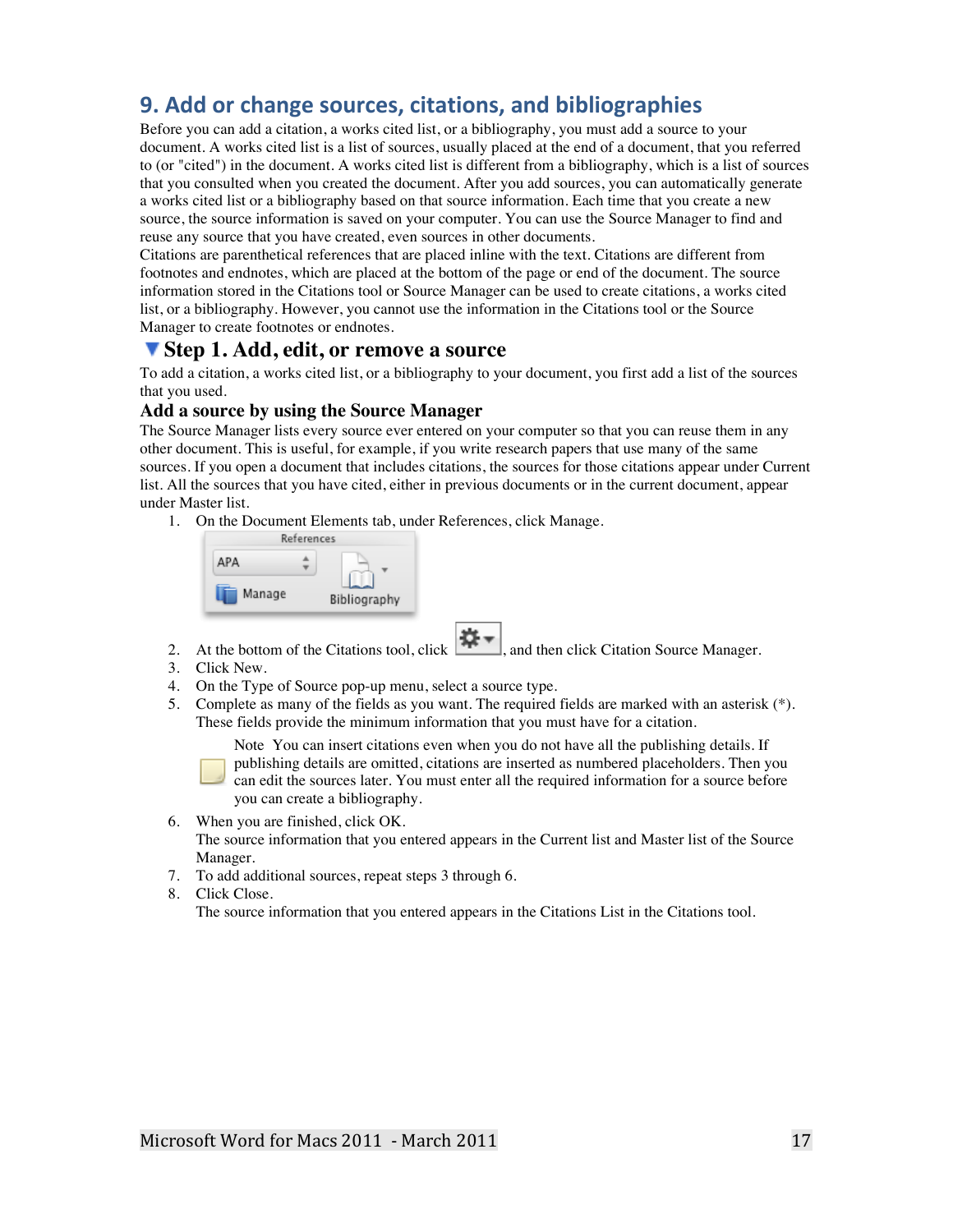#### **Edit a source in the Citations tool**

You can edit a source directly in the document or in the Citations tool. When you change the source, the changes apply to all instances of that citation throughout the document. However, if you make a manual change to a particular citation within the document, those changes apply only to that particular citation. Also, that particular citation is not updated or overridden when you update the citations and bibliography.

1. On the Document Elements tab, under References, click Manage.



- 2. In the Citations List, select the citation that you want to edit.
- 3. At the bottom of the Citations tool, click  $\frac{|\mathbf{Q} \mathbf{r}|}{|\mathbf{Q}|}$  and then click Edit Source.
- 4. Make the changes that you want, and then click OK. If you see a message that asks whether you want to save changes in both the Master list and the Current list, click No to change only the current document, or click Yes to apply changes to the source of the citation and use it in other documents.

#### **Remove a source from the Citations List**

Before you can remove a source from the Citations List, you must delete all related citations.

- 1. In the document, delete all the citations associated with the source that you want to remove.
	- Tip: You can use the search field to locate citations. In the search field

|  |  |  | Q F (Search in Document |  |
|--|--|--|-------------------------|--|
|--|--|--|-------------------------|--|

, enter part of the citation.

2. On the Document Elements tab, under References, click Manage.

| References   |
|--------------|
|              |
| Bibliography |
|              |

- 3. At the bottom of the Citations tool, click  $\left|\mathbf{\ddot{x}}\right|$ , and then click Citation Source Manager.
- 4. In the Current list, select the source that you want to remove, and then click Delete. The source now appears only in the Master list.

Note: If the Delete button is unavailable, or if you see a check mark next to the source in the list, there is still at least one related citation in the document. Delete all remaining related citations in the document, and then try deleting the source again.

5. Click Close.

The source that you removed no longer appears in the Citations List.

# **Step 2. Insert, edit, or delete a citation (optional)**

#### **Insert a citation**

- 1. In your document, click where you want to insert the citation.
- 2. On the Document Elements tab, under References, click Manage.

|        | References |              |
|--------|------------|--------------|
| АРА    |            |              |
| Manage |            | Bibliography |

3. In the Citations List, double-click the source that you want to cite. The citation appears in the document.

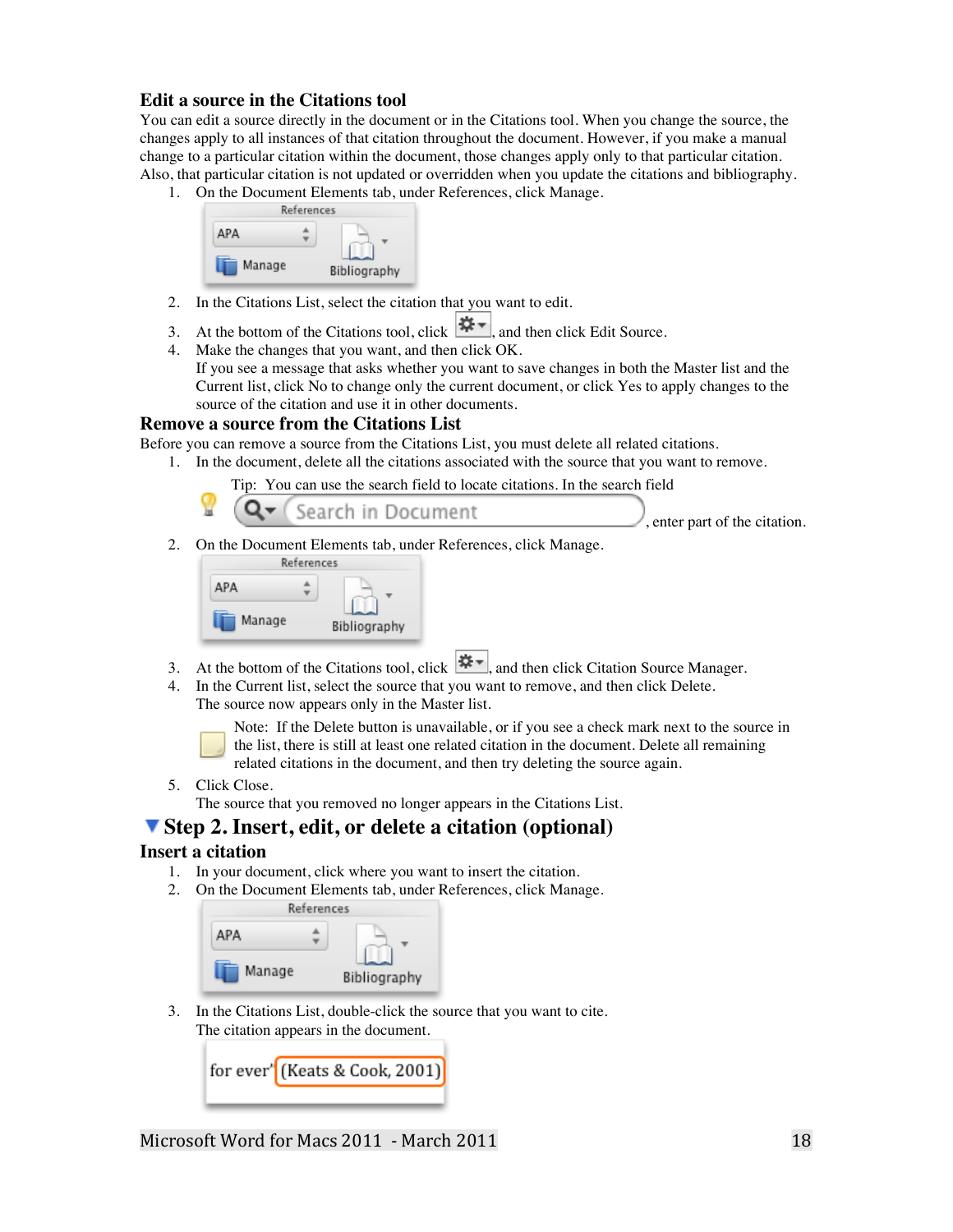### **Add page numbers or suppress author, year, or title for a specific citation**

Use this option to make custom changes to a citation and keep the ability to update the citation automatically.

Note The changes that you make by using this method apply only to this citation.

1. Click anywhere between the parentheses of the citation. A frame appears around the citation.

for evel<sup>:</sup> (Keats & Cook, 2001)

2. Click the arrow on the frame, and then click Edit this Citation.

| for eve <sup>:</sup> (Keats & Cook, 2001) |
|-------------------------------------------|
| Edit This Citation                        |
| Edit Source                               |
| Convert Citation to Static Text           |
| Update Citations and Bibliography         |

3. Add page numbers, or select the Author, Year, or Title check box to keep that information from showing in the citation.

#### **Make manual changes to a specific citation**

If you want to change a specific citation manually, you can make the citation text static and edit the citation in any way that you want. After you make the text static, the citation will no longer update automatically. If you want to make changes later, you must make the changes manually.

1. Click anywhere between the parentheses of the citation. A frame appears around the citation.

for evel<sup>:</sup> (Keats & Cook, 2001)

2. Click the arrow on the frame, and then click Convert Citation to Static Text.



3. In the document, make the changes to the citation.

### **Delete a single citation from the document**

- 1. In the document, find the citation that you want to delete.
	- Tip: You can use the search field to locate citations. In the search field

Search in Document

, enter part of the citation.

2. Select the whole citation, including the parentheses, and then press DELETE.

# **Step 3. Insert or edit a works cited list or a bibliography**

A works cited list is a list of all works you referred to (or "cited") in your document, and is typically used when you cite sources using the MLA style. A works cited list differs from a bibliography, which is a list of all works that you consulted when your researched and wrote your document.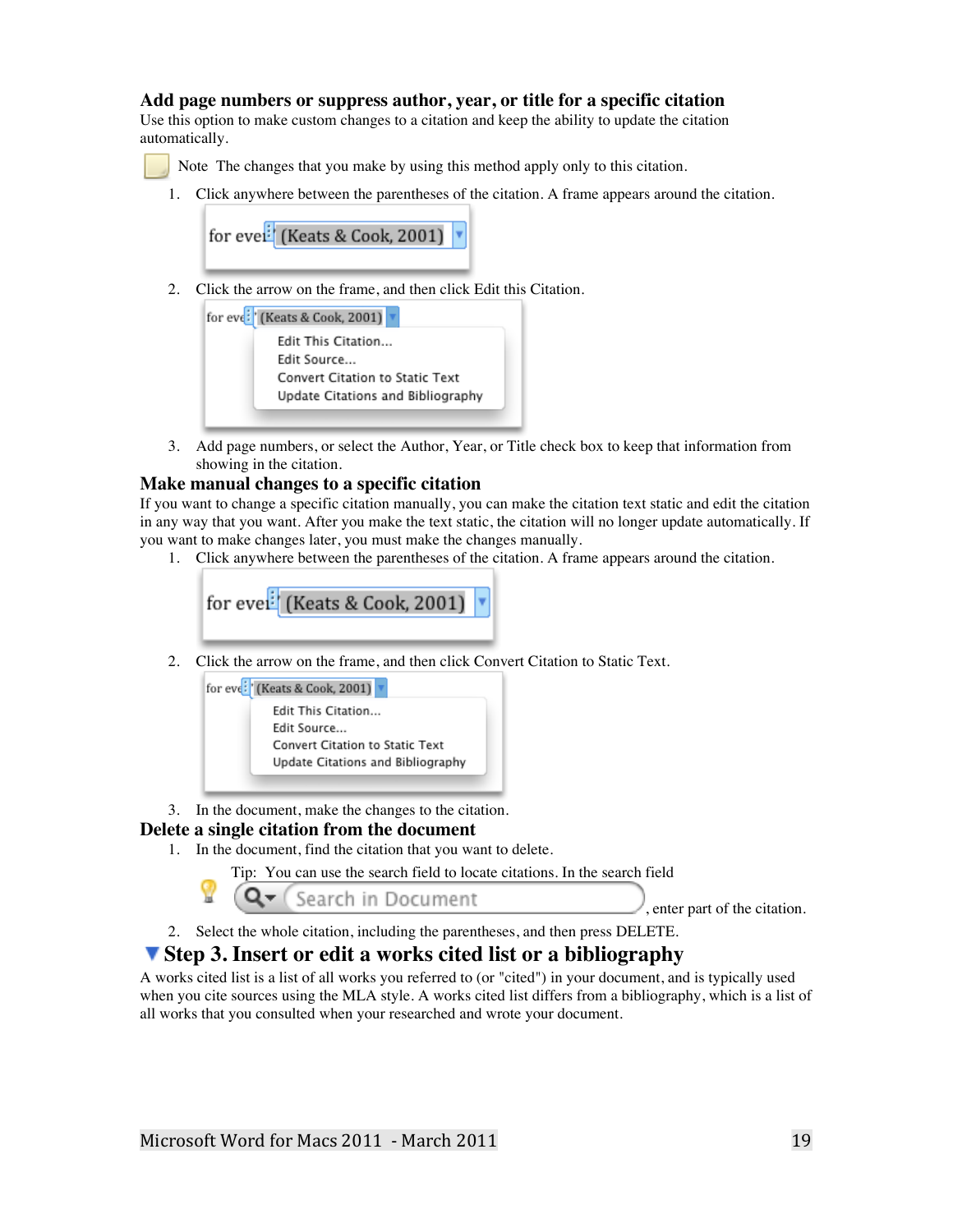#### **Insert a works cited list or a bibliography**

- 1. In your document, click where you want the works cited list or bibliography to appear (usually at the very end of the document, following a page break).
- 2. On the Document Elements tab, under References, click Bibliography, and then click Bibliography or Works Cited.



### **Change a works cited list or a bibliography style**

You can change the style of all the citations contained in a document's works cited list or bibliography without manually editing the style of the citations themselves. For example, you can change the citations from the APA style to the MLA style.

- 1. On the View menu, click Draft or Print Layout.
- 2. On the Document Elements tab, under References, click the Bibliography Style pop-up menu, and then click the style that you want to change the bibliography's references to.



All references in your document's bibliography change to the new style.

### **Update a works cited list or a bibliography**

If you add new sources to the document after you inserted the works cited list or bibliography, you can update the works cited list or bibliography to include the new sources.

- 1. Click the works cited list or bibliography. A frame appears around it.
- 2. Click the arrow on the frame, and then click Update Citations and Bibliography.
	- Bibliography



#### **Convert a works cited list or a bibliography to static text**

Word inserts a works cited list or a bibliography as a field. The field frame indicates that the works cited list or bibliography was created automatically from the sources in the document. The frame enables you to convert the field into static text and edit it as you would any other text.

Note: If you convert a works cited list or a bibliography to static text, you cannot use Word to automatically update it. Instead, you must delete the works cited list or bibliography and then insert a new one.

- 1. Click the works cited list or bibliography. A frame appears around it.
- 2. Click the arrow on the frame, and then click Convert Bibliography to Static Text.

Bibliography

Update Citations and Bibliography Convert Bibliography to Static Text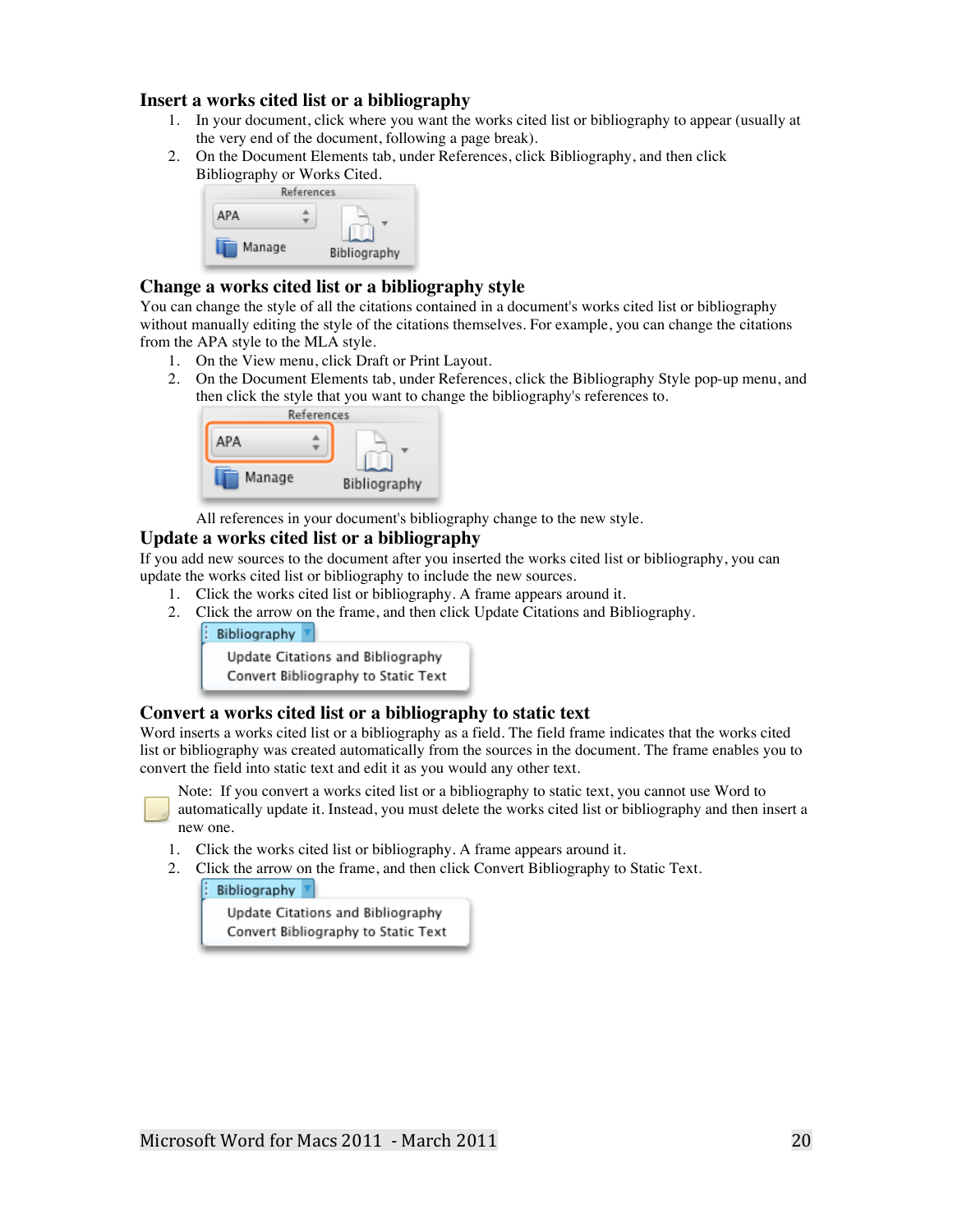# **10. Footnotes**

Footnotes and endnotes are used to explain, comment on, or provide references for text in a document. Footnotes are positioned at the bottom of the page, whereas endnotes are positioned together on a page at the end of the document. A footnote or an endnote consists of two parts — the note reference and the corresponding note text. Footnotes and endnotes differ from citations, which are parenthetical references that are placed inline with the text. The source information stored in the Citations tool or Source Manager can be used to create citations, a list of works cited, or a bibliography. However, you cannot use the information in the Citations tool or Source Manager to create footnotes or endnotes, and you cannot use footnotes or endnotes to create a list of works cited or a bibliography.

Do any of the following:

#### **Add a footnote or endnote**

- 1. On the View menu, click Print Layout.
- 2. In your document, click where you want to insert the note reference mark.
- 3. On the Insert menu, click Footnote.
- 4. Under Location, click Footnotes or Endnotes, and then on the Footnotes or Endnotes pop-up menu, click the location that you want.
- 5. Under Format, select the numbering options that you want, and then click Insert. Word inserts the note number and puts the cursor next to the note number in the footnote or endnote.
- 6. Type the note text.

Tips

- If you add, delete, or move a cross-referenced footnote or endnote, you must update the cross-reference number. Hold down CONTROL, click the cross-reference number, and then click Update Field on the shortcut menu. Word updates cross-references automatically when you print.
- To quickly add a footnote or endnote, on the Document Elements tab, under Citations, click Footnote or Endnote.

## **Edit the text in a footnote or endnote**

- 1. On the View menu, click Print Layout.
- 2. In your document, double-click the note reference. Word automatically scrolls to the footnote or endnote.
- 3. Make the changes that you want.

Tip If you add, delete, or move a cross-referenced footnote or endnote, you must update the crossreference number. Hold down CONTROL, click the cross-reference number, and then click Update Field on the shortcut menu. Word updates cross-references automatically when you print.

### **Restart footnote or endnote numbers**

You have the option to restart footnote or endnote numbers so that numbering begins with 1 on each page or in each section.

- 1. On the Insert menu, click Footnote.
- 2. Under Format, in the Start at box, enter 1.
- 3. On the Numbering pop-up menu, click the option that you want, and then click Apply.

#### **Change the number format of note reference marks**

- 1. On the Insert menu, click Footnote.
- 2. Under Format, on the Number format pop-up menu, click the option that you want, and then click Apply.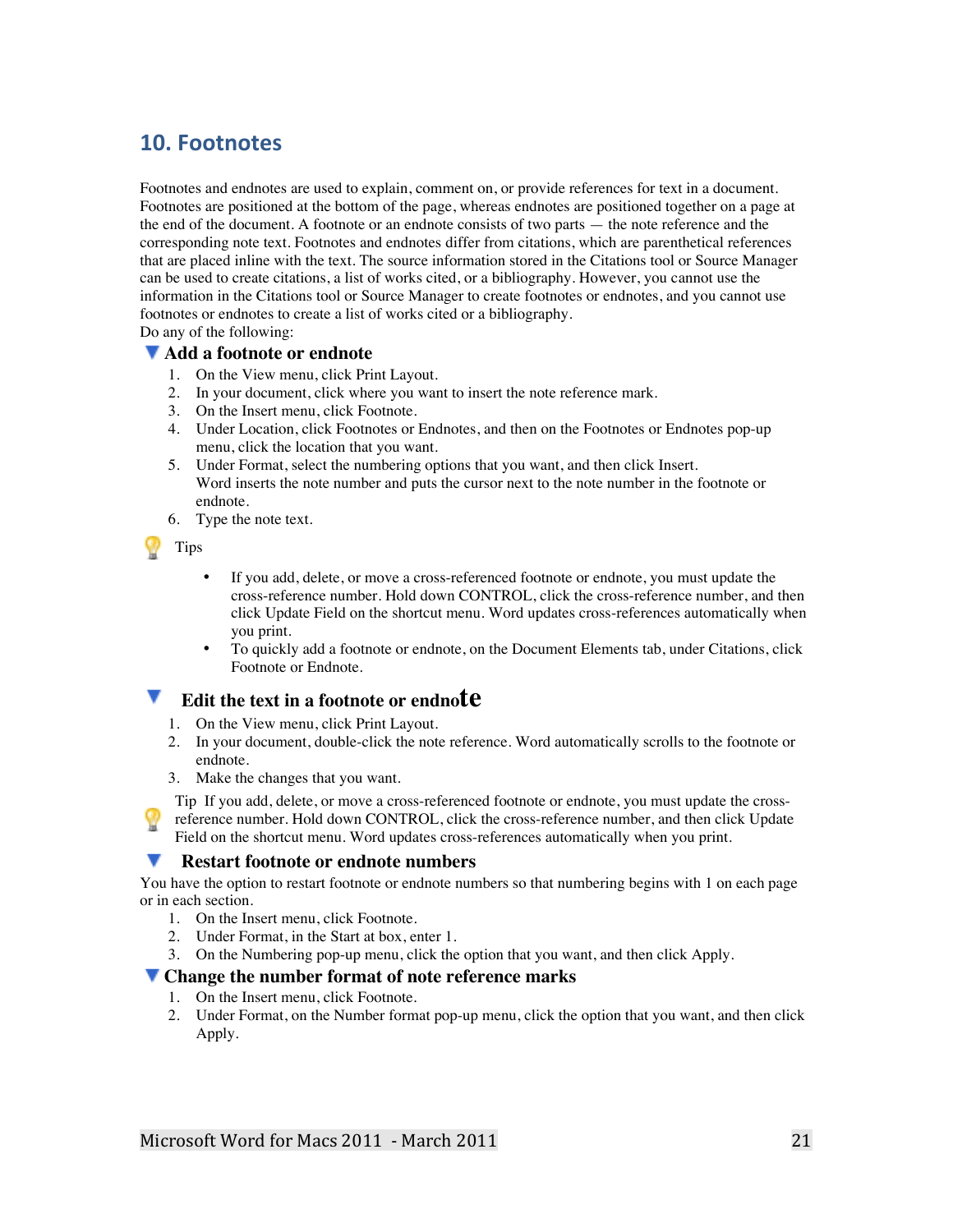

- You can change the size or font of the note reference mark, footnote, or endnote exactly as you would any other text. Select the note reference mark, footnote, or endnote, and then on the Home tab, under Font, apply the formatting changes that you want.
- If you add, delete, or move a cross-referenced footnote or endnote, you must update the cross-reference number. Hold down CONTROL, click the cross-reference number, and then click Update Field on the shortcut menu. Word updates cross-references automatically when you print.

#### v. **Move a footnote or an endnote**

To move or copy a note, you work with the note reference mark in the document window, not with the text of the note.

- 1. Select the note reference mark.
- 2. Drag the mark to the new location.

#### **Copy a footnote or an endnote**

- 1. Select the note reference mark.
- 2. Hold down OPTION, and then drag the mark to the new location.

#### **Delete a single footnote or endnote**

To delete a footnote or an endnote, you must delete the note reference mark in the document window, not the text of the note.

• In the document, select the note reference mark of the note that you want to delete, and then press DELETE.

Notes

- When you delete an automatically numbered note reference mark, the remaining notes are renumbered.
- If you delete a footnote that you cross-referenced, you must manually delete the crossreference.

#### **Delete all automatically numbered footnotes or endnotes**

- 1. On the Edit menu, point to Find, and then click Advanced Find and Replace.
- 2. Click the Replace tab and make sure that the Replace with box is empty.
- 3. Under Find, on the Special pop-up menu, click Endnote Mark or Footnote Mark, and then click Replace All.

Note: If you do not see the Special pop-up menu, click the arrow .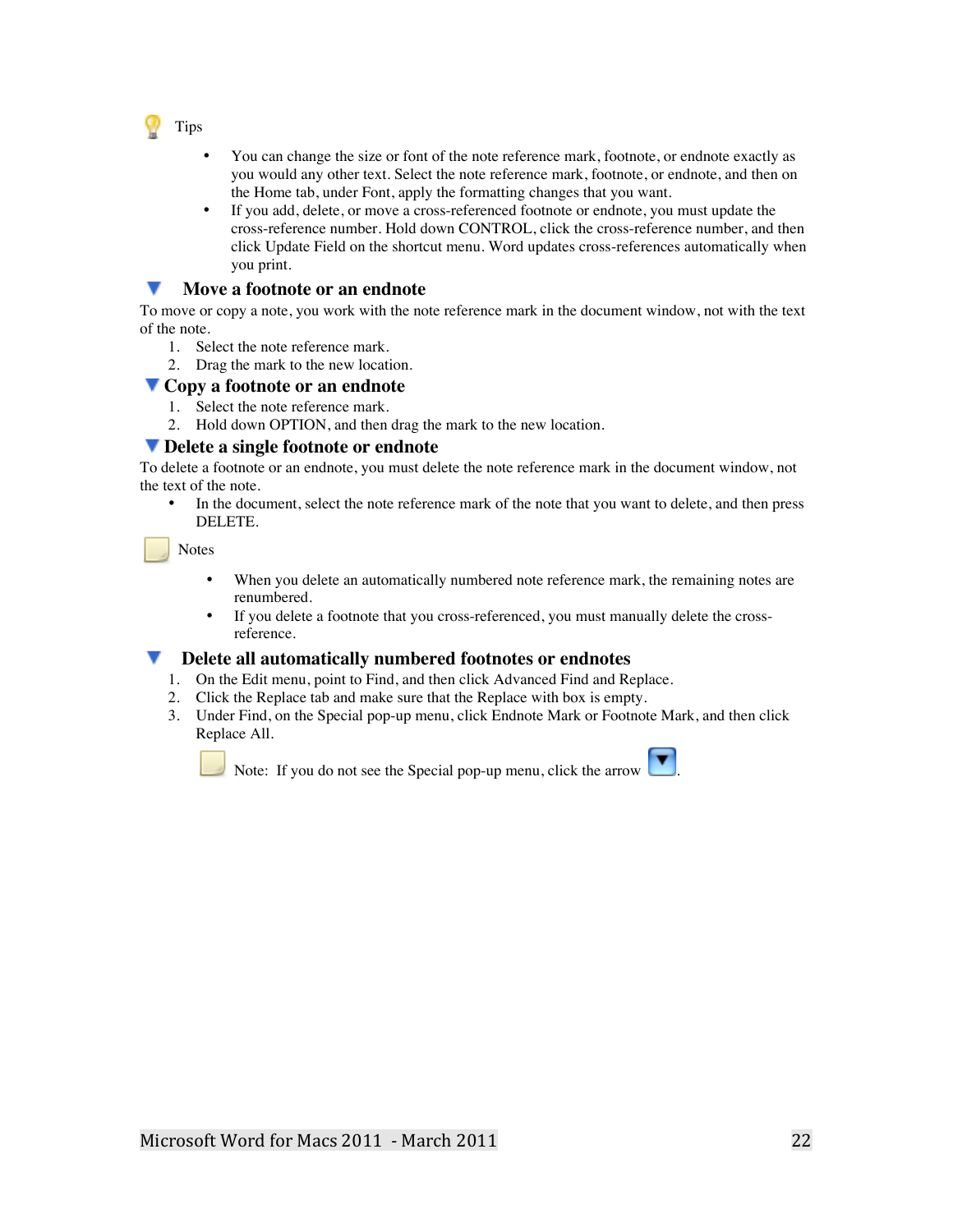# **11. Add or replace a picture**

Do any of the following:

#### **Add a picture from the Photo Browser**

The Photo Browser helps you browse through existing photo sets on your computer, such as photos that you have in iPhoto or Photo Booth.

1. On the Home tab, under Insert, click Picture, and then click Photo Browser.



2. Drag the picture that you want into your document.

#### **Add a picture from other locations**

1. On the Home tab, under Insert, click Picture, and then click Picture from File.



2. Locate the picture that you want, and then click Insert.

#### **Add clip art**

- 1. On the Standard toolbar, click Show or hide the Media Browser
- 2. Click the Clip Art tab  $\Box$ , and then drag the picture that you want into your document.

#### **Replace a picture**

- 1. Hold down CONTROL and click the picture, and then click Change Picture.
- 2. Locate a new picture, and then click Insert.

# **12. Insert a table**

Word provides many handy methods for inserting tables into your documents. For example, you can quickly insert a basic table, or draw a table cell-by-cell to form rows and columns. Do any of the following:

#### **Quickly insert a basic table**

- 1. On the View menu, click Print Layout or Publishing Layout.
- 2. Click where you want to insert a table.
- 3. On the Tables tab, under Table Options, click New, and then click and drag across as many rows and columns as you want.

|     | <b>Table Options</b> |                       |
|-----|----------------------|-----------------------|
|     | <b>Header Row</b>    | ↓ First Column        |
|     | <b>Total Row</b>     | Last Column           |
| New | <b>Banded Rows</b>   | <b>Banded Columns</b> |

Word inserts the table into your document.